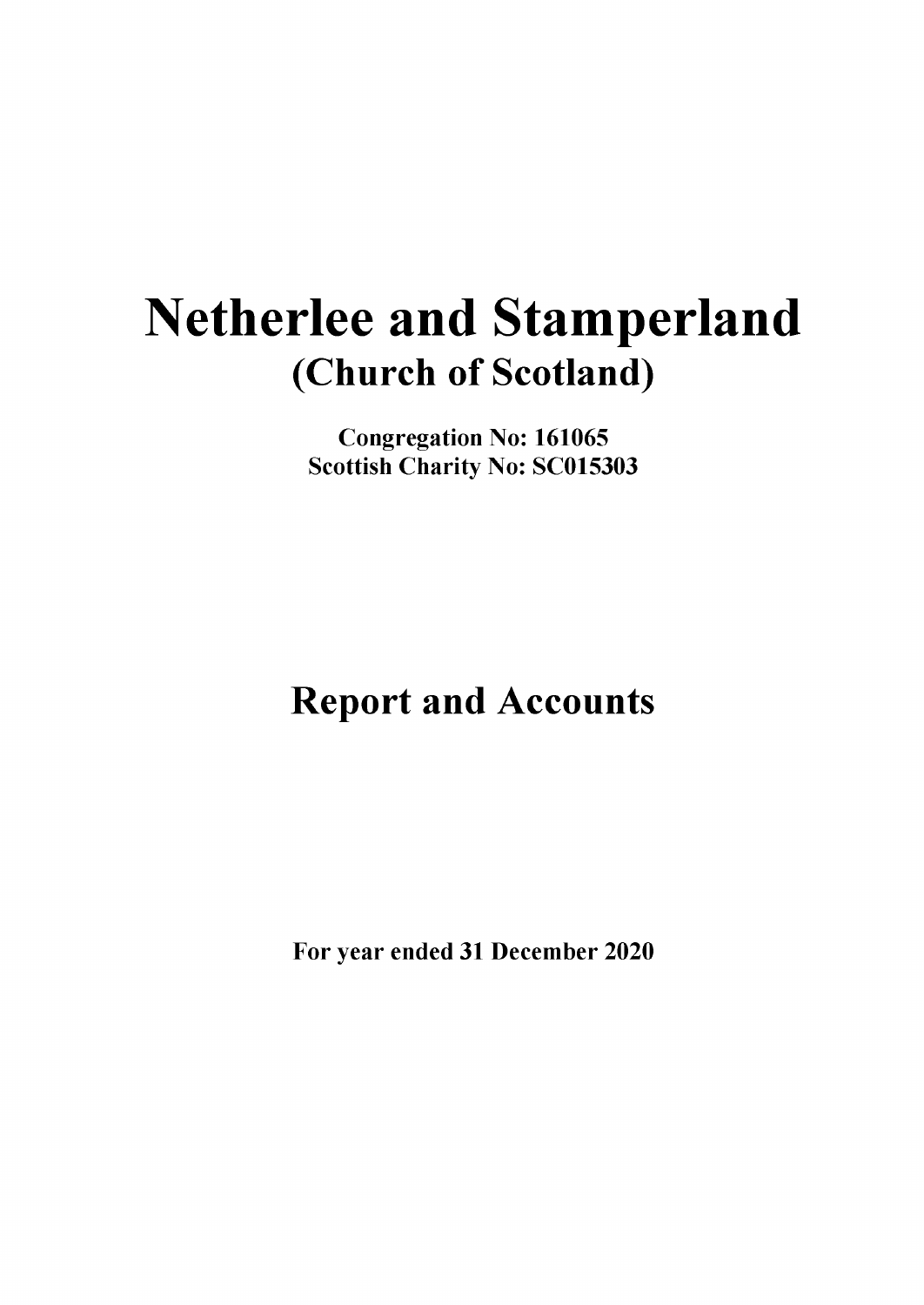The Trustees present their annual report and financial statements of the charity for the year ended 31 December 2020. The financial statements have been prepared in accordance with the accounting policies set out in pages 12 and 13 of the accounts and comply with the General Assembly Regulations for Congregational Finance, the Charities and Trustee Investment (Scotland) Act 2005, the Charities Accounts (Scotland) Regulations 2006 (as amended) and Accounting and Reporting by Charities: Statement of Recommended Practice applicable to charities preparing their accounts in accordance with the Financial Reporting Standard applicable in the UK and Republic of Ireland (FRS 102 effective 1 January 2019).

This is the first Annual Report and Accounts for the united church of Netherlee and Stamperland. The congregations of Netherlee and Stamperland Churches (then in Linkage) voted unanimously to approve the Basis of Union on 6 October 2019. The congregation was cited to appear before the Presbytery on 8 October 2019 where the Basis of Union for Netherlee and Stamperland (Church of Scotland) was approved. The Service of Union took place on 26 January 2020, and this report and accounts record the activities and financial transactions of the united church of Netherlee and Stamperland.

# **OBJECTIVES & ACTIVITIES**

The Church of Scotland is Trinitarian in doctrine, Reformed in tradition and Presbyterian in polity. It exists to glorify God and to work for the advancement of Christ's Kingdom throughout the world. As a national Church it acknowledges a distinctive call and duty to bring the ordinances of religion to the people in every parish of Scotland through a territorial ministry. It co-operates with other churches in various ecumenical bodies in Scotland and beyond.

**Mission Statement -** as part of the Church of Scotland, Netherlee and Stamperland (Church of Scotland) is committed to worshipping God, as Father, Son and Holy Spirit; therefore, in the name of Jesus Christ our Lord, we commit ourselves to serve the needs of all people who live in the parish by:

- ensuring that the church embraces people of all ages, sharing God's love with all
- caring for the needy at home and abroad
- offering guidance for Christian living
- giving support for faith in Jesus Christ as Lord
- providing a welcoming Christian fellowship for all
- encouraging the open use of our premises

The Church seeks a commitment from its members to accept this statement and help realise its Mission.

#### **Global coronavirus (Covid-19) pandemic**

On Sunday 8 March 2020 the Kirk Session held an Elders' Conference at which we discussed and planned our future vision and purpose, group and committee structure, and pattern of worship for the church year 2020/21. Unfortunately we never really got to implement anything properly as the global coronavirus (Covid-19) pandemic struck the world and we have all had the wind taken out of our sails in the process. It has been a struggle not being able to continue the good forward momentum that we were feeling at that time. Not only has Covid-19 severely affected the life of our church in every way, it has also caused severe disruption to the many voluntary and commercial organisations which make our buildings a busy and vibrant place to be.

#### **Worship**

Our Service of Union took place on Sunday 26 January 2020. We intended to start the year by offering regular worship on Sundays at 10am in our Netherlee sanctuary and at 11.30am in our Stamperland sanctuary. During the year it was our aim to increase the number of services where we worshipped as one congregation. This was already happening at Communion, Remembrance plus some services over Christmas and Easter. The plan was to add services such as Harvest, Youth Organisation Parades (and their Leaders) and services over the summer months. It was our intention to increase the frequency of when we would worship as one congregation over the Christmas and Easter periods, alternating between our two sanctuaries.

Working with the guidance from Scottish Government and our National Church, we were able to worship with 50 folk (max) at 10am in our Netherlee sanctuary from Sunday  $26<sup>th</sup>$  July. After the completion of essential electrical repairs in our Stamperland building, we were able to worship with 50 folk (max) at  $11:30$ am in our Stamperland sanctuary from Sunday  $25<sup>th</sup>$  October.

We held no "in person" worship in either of our buildings during periods of lockdown. When we moved into Tier 4 prior to lockdown, and were permitted to worship with 20 folk (max), we took the decision not to. This was because of the health risk to our members, and in support of Public Health advice. Instead we recorded worship to be viewed weekly via a link to our YouTube channel [\(https://www.youtube.com/channel/UCxduv5ktG1ctk5Zu4u8WRPQ\)](https://www.youtube.com/channel/UCxduv5ktG1ctk5Zu4u8WRPQ) supported by links to musical items on Facebook. The average number of "views" of our recorded YouTube services over the last 20 weeks of 2020 was 195.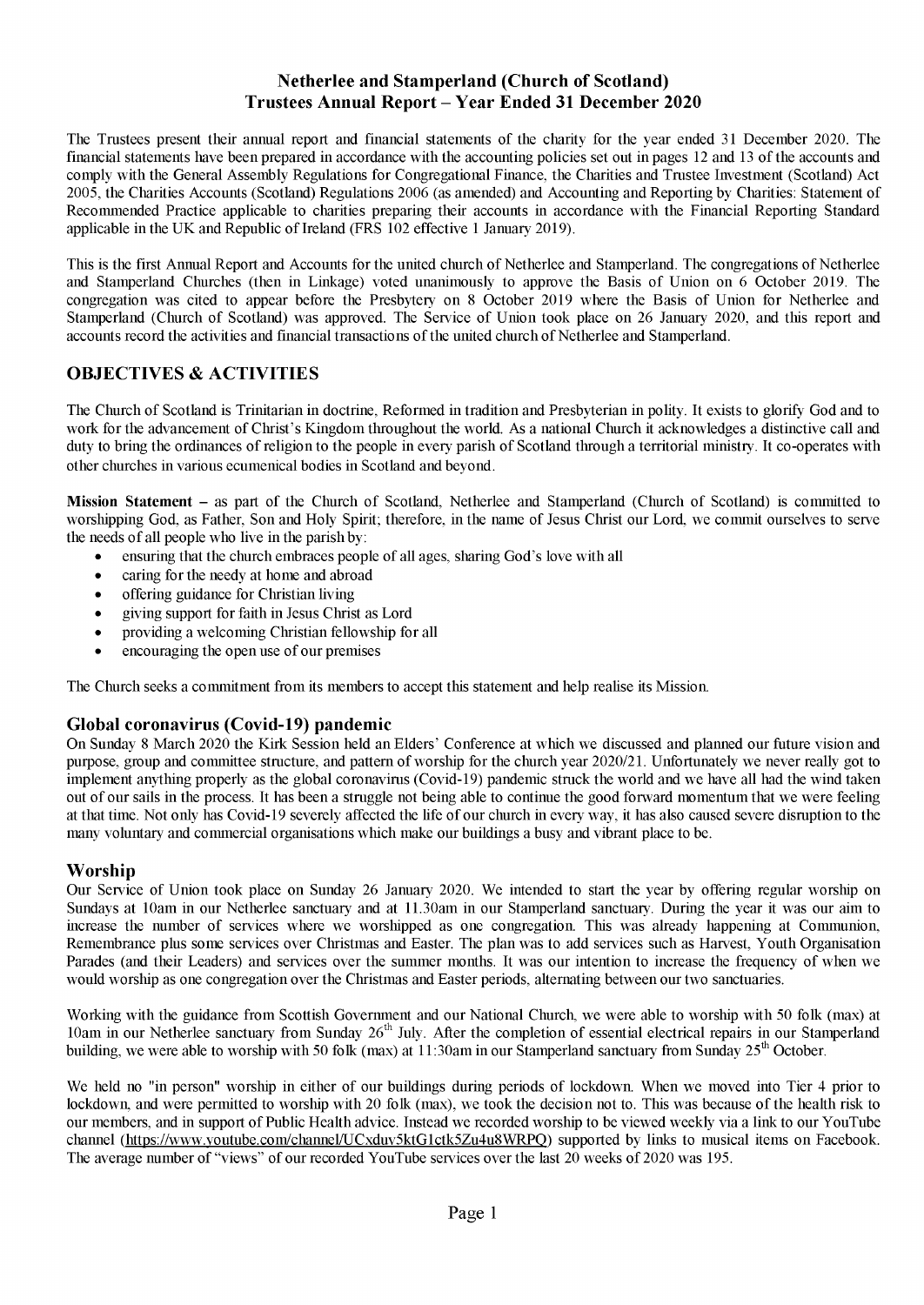#### **Beyond Lockdown Team**

During the first lockdown in March we became very familiar with the message "Stay At Home - Protect the NHS - Saves Lives." By May the Kirk Session had formed a Beyond Lockdown Team to consider how we could best respond to guidance announced by the Scottish Government and our National Church to ease us out of lockdown. Meetings were held remotely using Zoom - an online video conferencing tool that we eventually used to enable the Kirk Session to meet. Completion of the Church of Scotland Building Checklist and Risk Assessment forms; plus the introduction of mitigations including Covid signage, social distancing, face masks, hand sanitiser and updated procedures allowed us to briefly open for worship for limited numbers between lockdowns.

#### **Congregation - people not statistics**

Every year a statistical return is sent to Presbytery, and for 2020, the first year for Netherlee and Stamperland (Church of Scotland) our communion roll stood at 800 members. We cannot escape the impact of Covid-19 on people within our community. Last year saw a significant increase over the previous year in the number of funerals taken by our Minister and Pastoral Assistant. We grieve for all the families and friends affected whether Covid-19 was involved or not.

#### **Communication**

We are fortunate that 90% of our Kirk Session can be contacted via email, and of this cohort, most have access to Zoom. This video conferencing technology (other platforms are available) emerged as one of the "go to" solutions for families and friends to keep in touch during periods of severe restrictions and lockdown. As society learned to use this new method - from a quiet family catch up to competitive and entertaining quiz nights - we too began to adopt it for our Kirk Session meetings.

The April edition of **Connections** (church magazine) was the last one in 2020, and only available via email due to Covid-19. In December our Planning & Communication group started an email Newsletter to keep members up to date with the ever changing guidance on worship, as well as other news and stories as activities increasingly started to take place online.

Another way of maintaining contact with our members occurred in May with the delivery of 150 house plants to some of our most vulnerable and isolated members - this was very well received. In December we distributed a bag of Jelly Babies plus a card telling the "Jelly Baby" gospel story to all our members - this was also very well received.

We are indebted to the Elders for their efforts in keeping in touch with their Districts and the wider community during Covid-19.

#### **Youth Organisations**

We normally provide accommodation for all sections of the Boys' Brigade, Guides and Scouts; but due to Covid-19 they have been unable to meet face to face for much of 2020. When they have been able to meet, it has been under the guidance of the Scottish Government and their own Organisation HQ. This meant a limit on the numbers allowed to meet, and only with mitigations such as social distancing, wearing face masks and the use of hand sanitiser. Outside of lockdown and Tier 4 restrictions, some groups did manage limited indoor and outdoor activities, but nothing like the normal calendar of events.

For their efforts during the year, the leaders and helpers deserve to be hugely complimented on becoming ever more inventive in keeping many of their members engaged with a variety of online activities via many different digital platforms.

#### **Sunday Club**

This was another victim of Covid-19 but during the year two things happened. (1) As with so many other activities it went online using video conferencing technology. Thanks to the dedication of their leaders contact was maintained with some children. (2) As the guidance from the Scottish Government and our National Church evolved, they began to be allowed to meet face to face. One great example of combing the talents of the leaders and the children using the new communication method was the digital Nativity drama they prepared for us at Christmas.

#### **Guild**

Due to the age of the members and the associated increased vulnerability to Covid-19, the Guild has not met since we first went into lockdown in March. To maintain contact with each other on a regular basis they have used a more traditional form of communication that everyone has and knows how to use - the telephone! As many of the members will be in the first categories for vaccination in 2021 it is hoped that this group will be amongst the first to emerge from isolation.

#### **Education**

We normally would organise opportunities for Christian education in the form of **Bible Study** groups but once again - Covid-19. There is a small adult Sunday Club group (**SHARE**) which carries out in depth studies of the Christian faith and how it can be applied in the modern world. Towards the end of the year SHARE began to meet via Zoom, and next year the Bible Study groups will do likewise. The cancelled visit to Iona will be re-scheduled.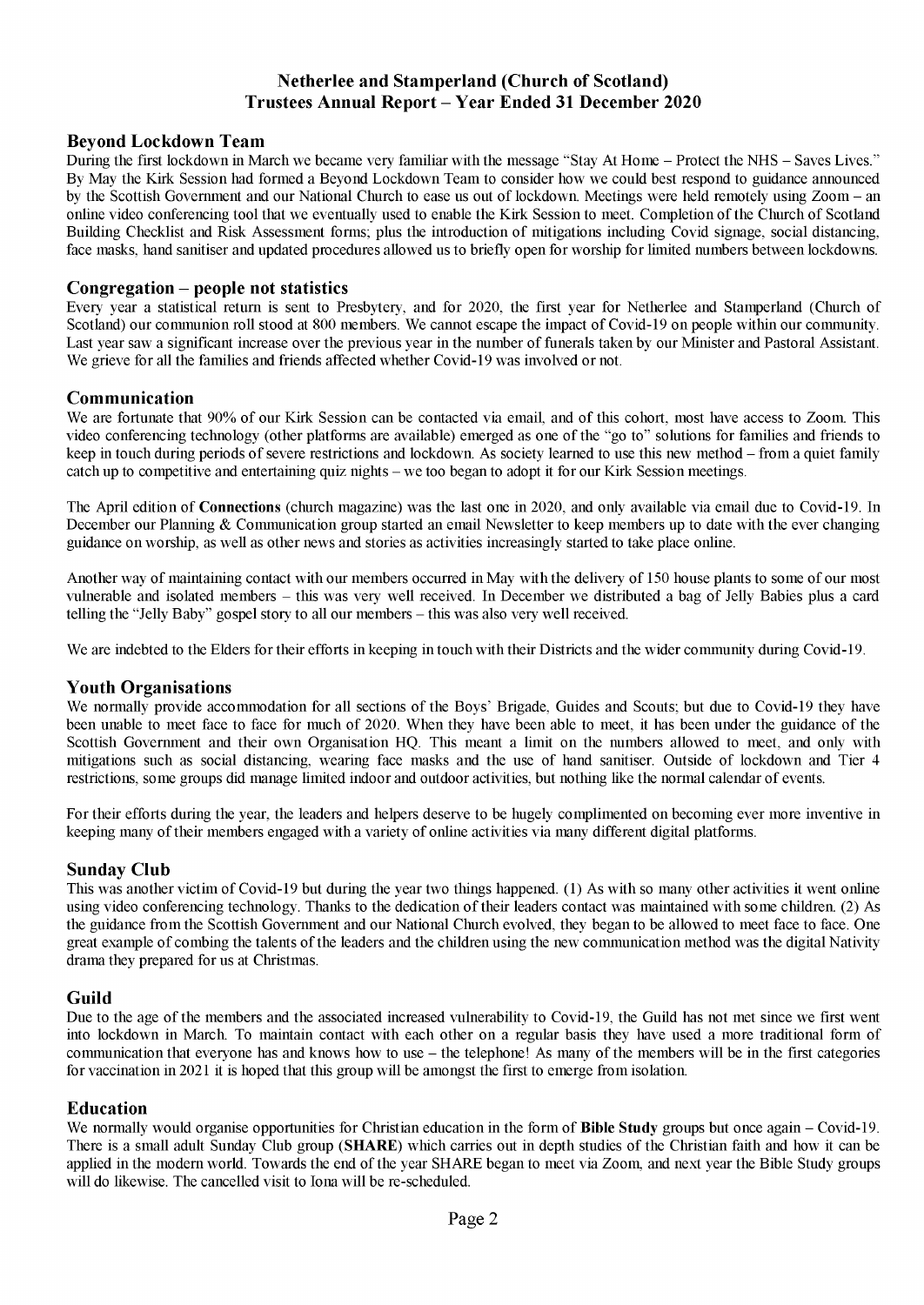The Church and Presbytery provide training for Elders. We also organise courses in the **Protection of Vulnerable Groups** with the assistance of trainers from the **Safeguarding Office** of the central Church. There were no meetings in 2020 due to Covid-19.

**The Forum** meets once a month with distinguished speakers on their subjects of expertise. These meetings are open to any member of the community, and have regular attendances of between 35/50 people and give the audience an opportunity for discussion, asking questions and to increase their knowledge of the subjects discussed. Again cancelled due to Covid-19, but restarted at the end of the year onwards using Zoom

#### **Facilities for the Community**

Across our two suites of buildings we provide facilities for all ages in the community regardless of whether they are members of our church or not. Last year we had the following groups:- Monday Lunch Club, Heart for Art, Scottish Country Dance, Weight Watchers, Baby Sensory, Keep Fit, Mindfulness, Balance Fitness, Pilates, Yoga, Chair Yoga, Sounds International, Crafts, Dancing School, Eastwood Stamp Club, Toddlers, French school class, Enjoy-a-Ball, Clarkston After School Services (CASS) & Breakfast Club. The contributions made by these community users of our premises assists with the running costs of our premises. The vast majority did not take place due to Covid-19. From August CASS were given permission by the Scottish Government and our National Church to restart as they were supporting a statutory service - i.e. providing care for school children of key workers.

#### **Social Events**

February 23<sup>rd</sup> saw Stamperland celebrate its 80<sup>th</sup> birthday. The occasion was marked with several events – Fiddlers Rally (15<sup>th</sup>) February), Birthday Party (22<sup>nd</sup> February), Anniversary Service (23<sup>rd</sup> February) and the Glasgow Philharmonic Male Voice Choir  $(4<sup>th</sup> March)$ . These were the final social events before everything came to a halt because of the pandemic restrictions.

#### **Community Support**

We have a long-term relationship with St Andrews Scots Kirk in Colombo, Sri Lanka. That Church operates a Trust Fund for Netherlee Cottage, a halfway home for ladies released from the psychiatric wards of the local hospital. We send regular sums of money to assist with the maintenance and running expenses. This year with greatly reduced retiral offerings (or fund raising events) we made this donation from funds. We also donated from funds to maintain our level of support for Christian Aid and Poppy Scotland. Further donations from funds were made to the charities we had committed to support this year. They were Glasgow SE Foodbank (East Renfrewshire Foodbank was supported via the March communion retiral offering prior to lockdown), Water Aid and Lodging House Mission. Finally we donated to Crossreach from funds to enhance the lower than normal calendar sales. Our Common Good Fund is linked with East Renfrewshire Good Causes to improve the distribution of financial assistance that is provided to individuals as distinct from other charities.

#### **PLANS FOR THE FUTURE**

The Kirk Session of Netherlee and Stamperland (Church of Scotland) met for an Elders' Conference on 8 March 2020. Unfortunately the outbreak of a global coronavirus (Covid-19) pandemic meant we never had the opportunity to realise the ideas discussed at this conference. As we began to meet remotely during the year we started to think and plan for life after Covid-19.

#### **Vision and purpose**

Whilst our new group and committee structure is slowly bedding in, albeit online; when we emerge on the other side of this pandemic we need to start worshiping as one congregation. Sharing our spaces and sitting in each other's seats in our two sanctuaries will cause more interactions enabling people to get to know each other better. Using both sanctuaries will show the "wider-world" that we are working in a new united way to serve the combined ministry of our larger united parish.

#### **The pattern of worship shown in the table below will be discussed by the Kirk Session and** *may be adopted for the church year 2021/22*

| <b>TIME PERIOD</b>                                                                              | <b>WORSHIP SPACE</b> |  |  |  |
|-------------------------------------------------------------------------------------------------|----------------------|--|--|--|
| September to Christ the King (usually end of November)                                          | <b>Netherlee</b>     |  |  |  |
| <b>Advent to the end of January</b>                                                             | <b>Stamperland</b>   |  |  |  |
| Christmas services will be shared between both our spaces                                       |                      |  |  |  |
| Christmas Carols & Lessons service at Netherlee                                                 |                      |  |  |  |
| <b>February to April</b>                                                                        | <b>Netherlee</b>     |  |  |  |
| Easter will rotate annually between both our spaces                                             |                      |  |  |  |
| Holy Week evening services (Mon to Thu) at Stamperland & Good Friday Choir service at Netherlee |                      |  |  |  |
| <b>May to August</b>                                                                            | <b>Stamperland</b>   |  |  |  |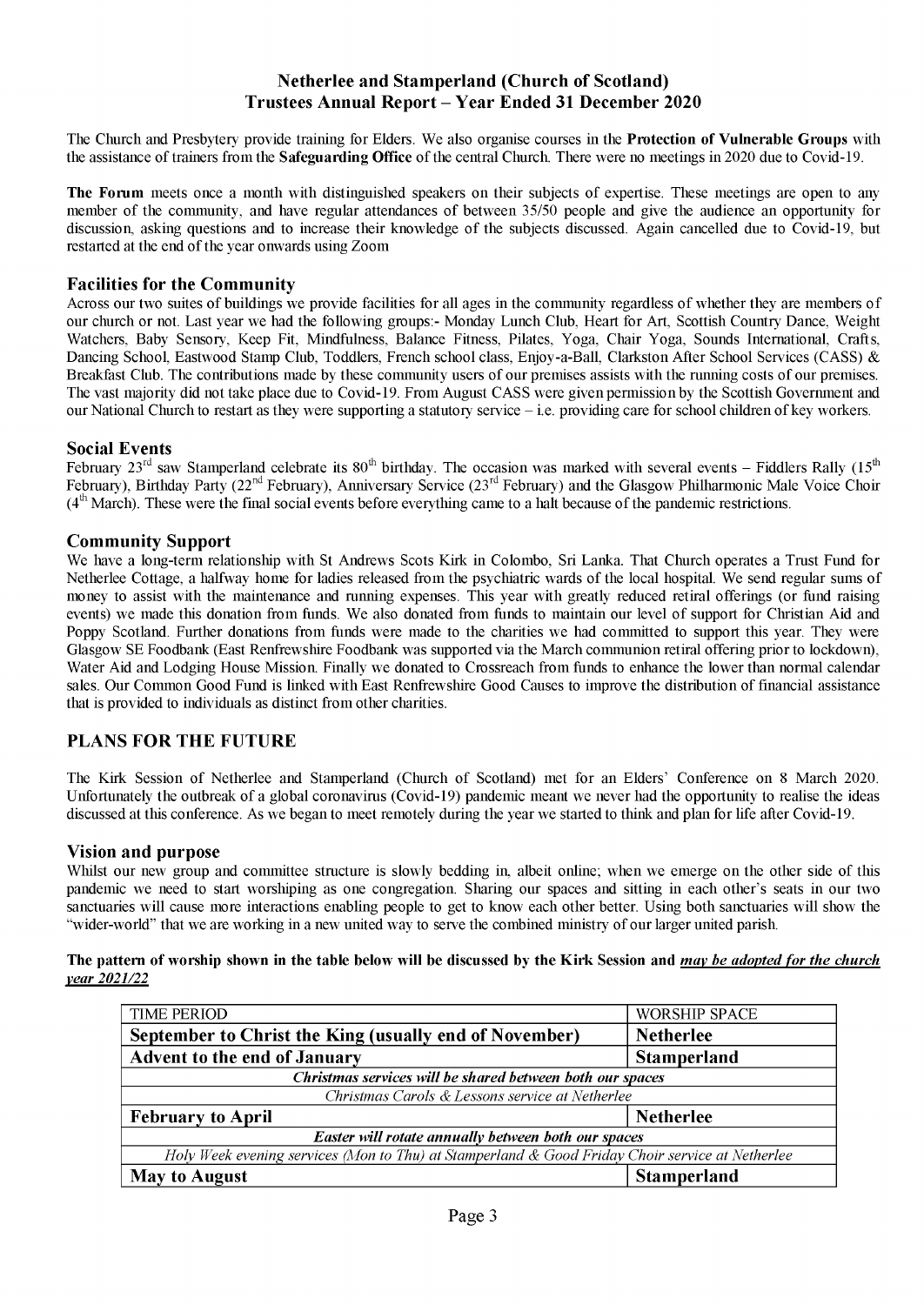# **RISK MANAGEMENT**

The Trustees have identified these principal risks facing the Church and is addressing them as per the points listed below:

#### **1) Impact of the global coronavirus (Covid-19) pandemic:**

- a) **Kirk Session** concerned about the human impact through the loss of members, and members losing "church" habits.
	- i) Open for worship when the Scottish Government and National Church guidance permits, we have sufficient volunteers for the Duty Team rota, and we deem it safe and sensible to do so. These services to be streamed live whenever possible (from the Netherlee sanctuary).
	- ii) When "in person" worship is not allowed to make weekly recorded services available via our YouTube channel.
	- iii) Explore the possibility of live streaming and/or recording from the Stamperland sanctuary.
	- iv) Maintain contact with our members via the Newsletter (until Connections can resume) and "occasional gifts" like the house plants and Jelly Babies so they know they are in our thoughts.
- b) **Finance Committee** is concerned about the financial impact through reduced givings from members and the loss of rental from lessees. This will lead to a deficit for the financial year ending 31 December 2021.
	- i) Remind members the various ways they can continue their givings during these strange and difficult times.
	- ii) Encourage lessees to return as soon as permitted by offering reduced rental rates for a short period as their business will have been without income for some time. CASS has returned and declined the offer of reduced rental rates.

#### **2) Difficulty in recruiting office bearers and others willing to give of their time and talents**

- a) We need to find ways to make ourselves more visible, useful and understood within the community we care for, and with whom we share our space. If we do so then perhaps finding volunteers may become easier.
	- i) Allan Mathieson (Treasurer) unfortunately had to resign for health reasons at the end of 2020. As no volunteer stepped forward we were given permission by the Kirk Session to recruit someone to do the job on a paid basis.
	- ii) As we move forward perhaps a partial solution will be to more formally share the convener duties amongst the Elders in each group so that being a convener is not perceived as such an onerous commitment.

#### **3) Working to minimise the loss of members during the integration and change that comes with union**

- a) Regular conversations between the Elders, their Districts and the wider congregation.
- b) Supported by frequent multi-channels communication to minimise confusion about where and when worship is.
- c) Implement the proposed worship pattern and enjoy the benefits of worshipping as one congregation.

#### **FINANCIAL REVIEW**

The financial results for the year were affected by the global coronavirus pandemic. However, we were in a fortunate position in that although some of our income sources fell, we also saw a fall in some of our expenditure. The General Fund budget for the year was a surplus of £12,089. We ended the year with a breakeven situation after reducing our transfer to the Fabric Reserve Fund for the year.

The income deficit for the year against budget was £56,104 with offerings from all sources in deficit by £23,710 and income from Use of Premises in deficit by £28,598 being the main contributors.

Expenditure was below budget by £37,303. The main savings came under Repairs and Maintenance (£21,762), Cleaning and Laundry (£7,582) and Heating and Lighting (£2,876). These savings were made due to our buildings being closed for much of the year. £8,244 was transferred this year from those funds that receive dividends and interest as our Ministries and Mission allocation is based on that income that does not appear in the General Fund but the individual Reserve Funds.

The value of our Reserve Funds decreased by £82,705 to £1,091,501 at the year end, this includes £450,000 from the value of the manse. The main expenditure from the Reserve Funds was borne by the Fabric Reserve Fund at £63,804, approximately £50,000 of this being spent on our Stamperland building for essential electrical repairs.

The Trustees acknowledge with gratitude the legacies totalling £10,467 received during 2020 from the estate of the late Mr Ron Dobson and the late Mrs Betty Gray.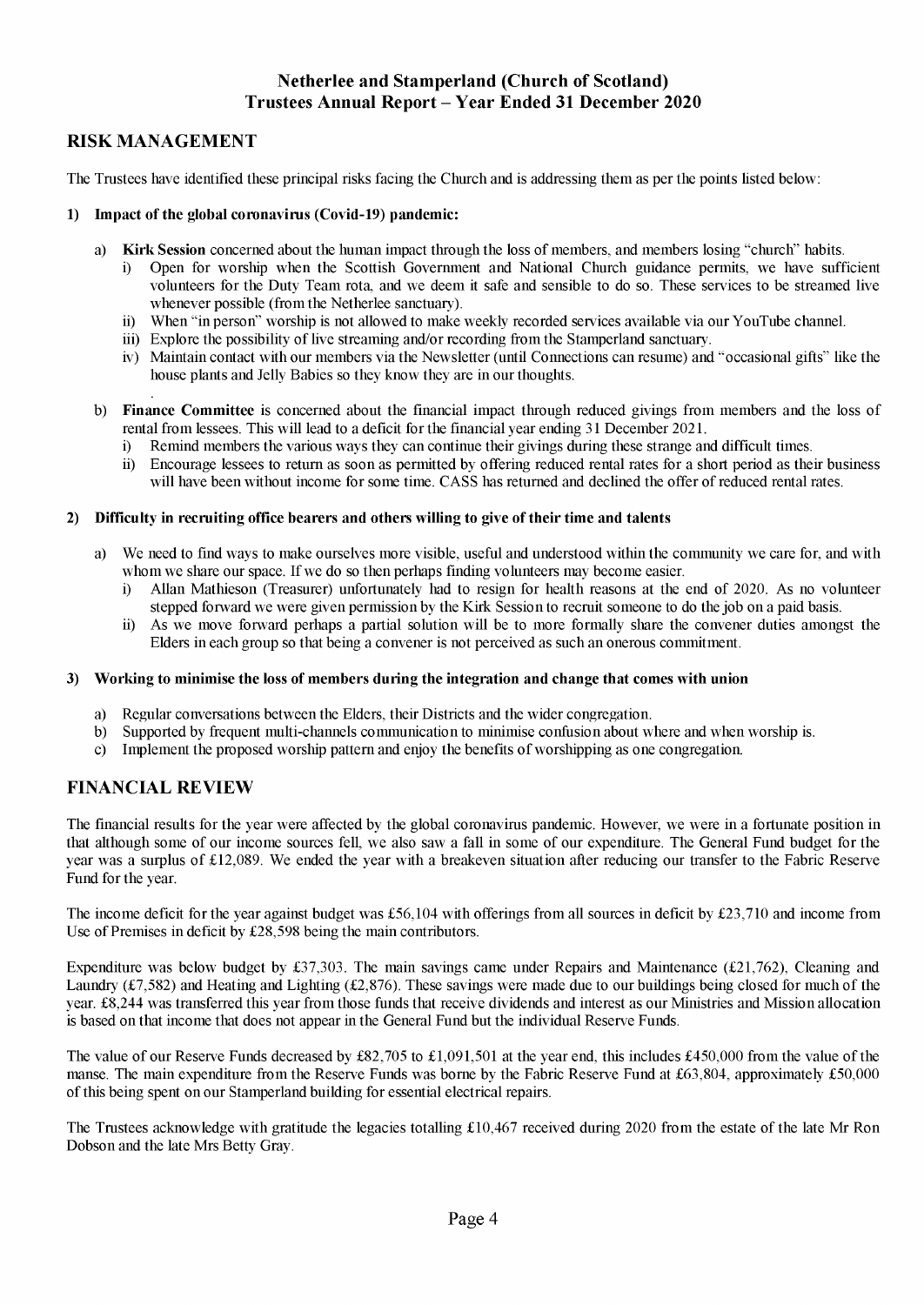## **INVESTMENT POLICY & PERFORMANCE**

The Investment Committee continues to monitor the investment performance of our investments, both with Hargreaves Lansdown and The Church of Scotland Investment Trust.

Investments held in the Church of Scotland Investors Trust are in their Growth, Income and Deposit Funds.

The investment policy of the Trustees is to ensure that the capital value of those funds not required for use in the short term is maintained, whilst those funds required in the short term are invested for income generation. The Church of Scotland Investors Trust does provide the level of portfolio management, supervision, and spread of risk the Trustees consider necessary to support the investment policy.

The criteria for the Hargreaves Lansdown investment is to increase the capital value of this fund, by at least inflation with a minimum of 3%, coupled with an annual dividend income in excess of bank deposit rates, circa 3%, whilst adopting a low risk approach. As a result of the global coronavirus pandemic and the economic uncertainty it has created, the market value of investments has fallen during the year.

As the cash balances/deposits stood at circa  $£271,000$  at  $31<sup>st</sup>$  December 2020, we have more than sufficient resources to meet the projected expenditure in the budget for the General Fund and it is not anticipated that we will be forced to sell any of our investments in a depressed market.

#### **RESERVES POLICY**

It is the Trustees' policy to hold reserves of at least 12 months expenditure in the unrestricted funds. Reserves at the year-end held in unrestricted free funds were £579,518 which is higher than our target range. Given the financial uncertainty arising from the current pandemic, the Trustees consider that the level of reserves is a positive factor and provides additional financial support into the future.

The balance on the unrestricted designated funds amounts to £465,758. The Trustees consider this balance is appropriate.

The Church also holds £46,225 of restricted funds at the end of the year, which has been provided for the purposes specified in Note 15.

#### **STRUCTURE GOVERNANCE & MANAGEMENT**

#### **Governing Document**

Netherlee and Stamperland (Church of Scotland) is a registered charity (SC015303) and is administered in accordance with the terms of the Unitary Deed of Constitution.

It is subject to the Acts and Regulations of the General Assembly of the Church of Scotland. Its management is controlled by one court - the Kirk Session - responsible for both spiritual and temporal affairs.

#### **Recruitment and Appointment of Trustees**

All Trustees are members of the Kirk Session, with the exception of Associate Elders - who have no voting power but are able to participate in the discussions of the Kirk Session.

The Kirk Session members are the Elders of the church and are chosen from those members who are considered to have the appropriate gifts and skills. The minister, who is a member of the Kirk Session is elected by the congregation and inducted by the Presbytery.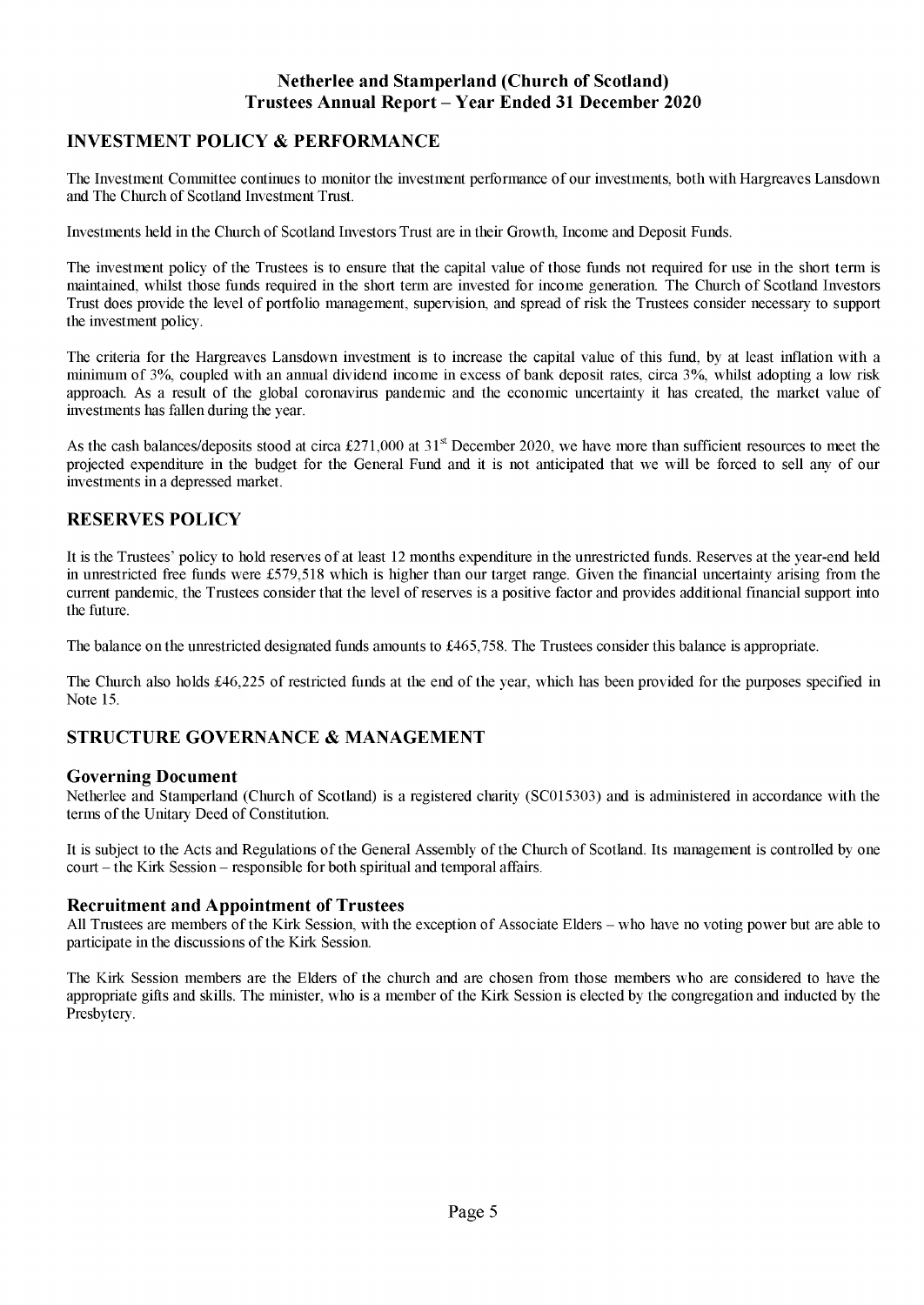

The Kirk Session is moderated by the Minister and meets formally 5 times a year. It is responsible for all affairs within the church under the Unitary Constitution. Additional meetings are arranged as required.

Responsibilities are delegated to the Finance Committee (bi-monthly), the Fabric Committee (monthly) and an additional 5 groups - Worship & Adult Education, Youth & Sunday School, Mission, Planning & Communication and Pastoral Care - who meet 4 to 5 times between Kirk Session meetings.

# **REFERENCE & ADMINISTRATIVE INFORMATION**

Charity Name: Netherlee and Stamperland (Church of Scotland) Charity Registration Number: SC015303

Congregational Number: 161065

Contact Address

The Church Office, Netherlee Church, 130 Ormonde Avenue, Netherlee, Glasgow, G44 3SL.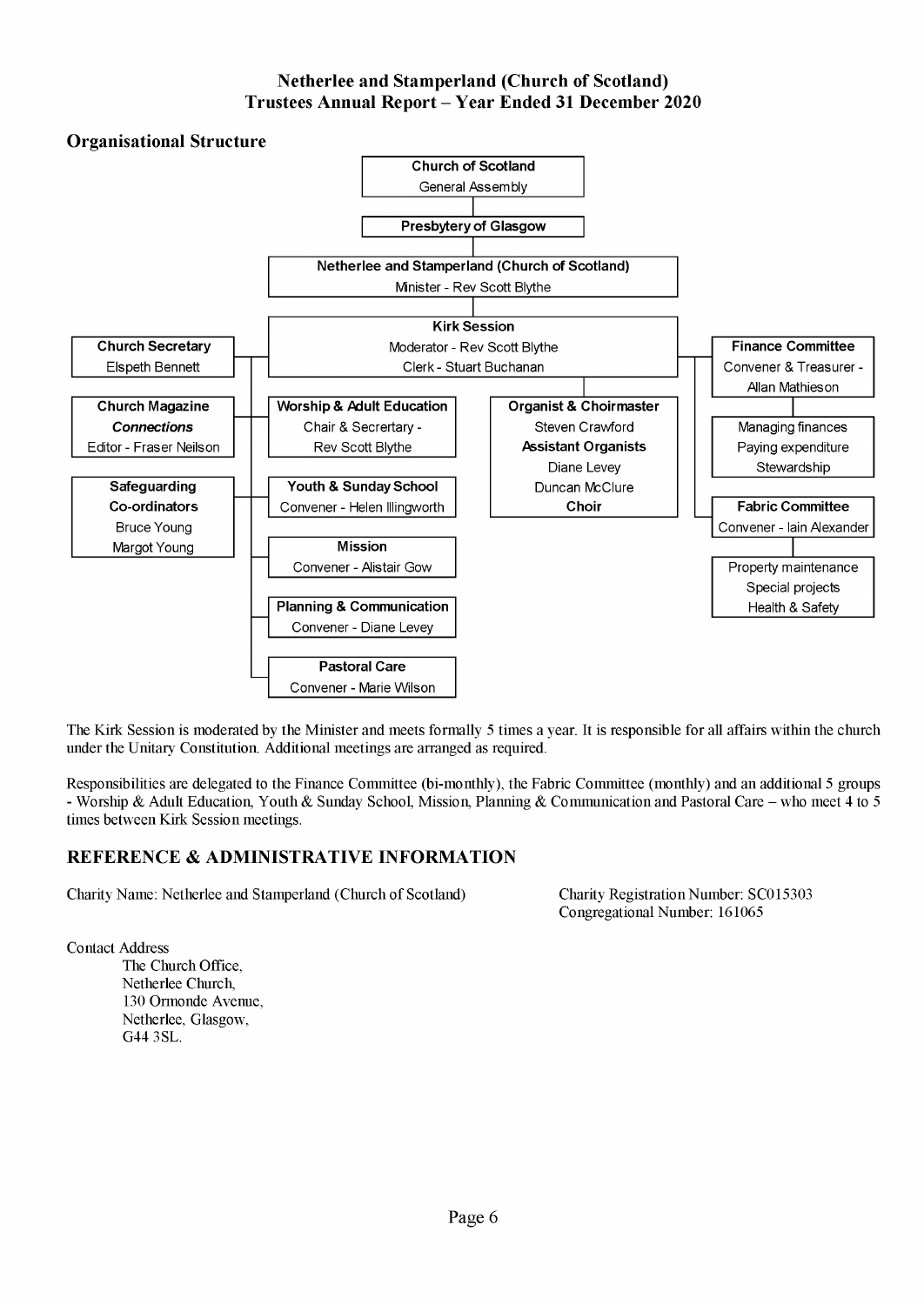# **TRUSTEES**

**Kirk Session - Active Elders:** 









**Inactive Elders:** 



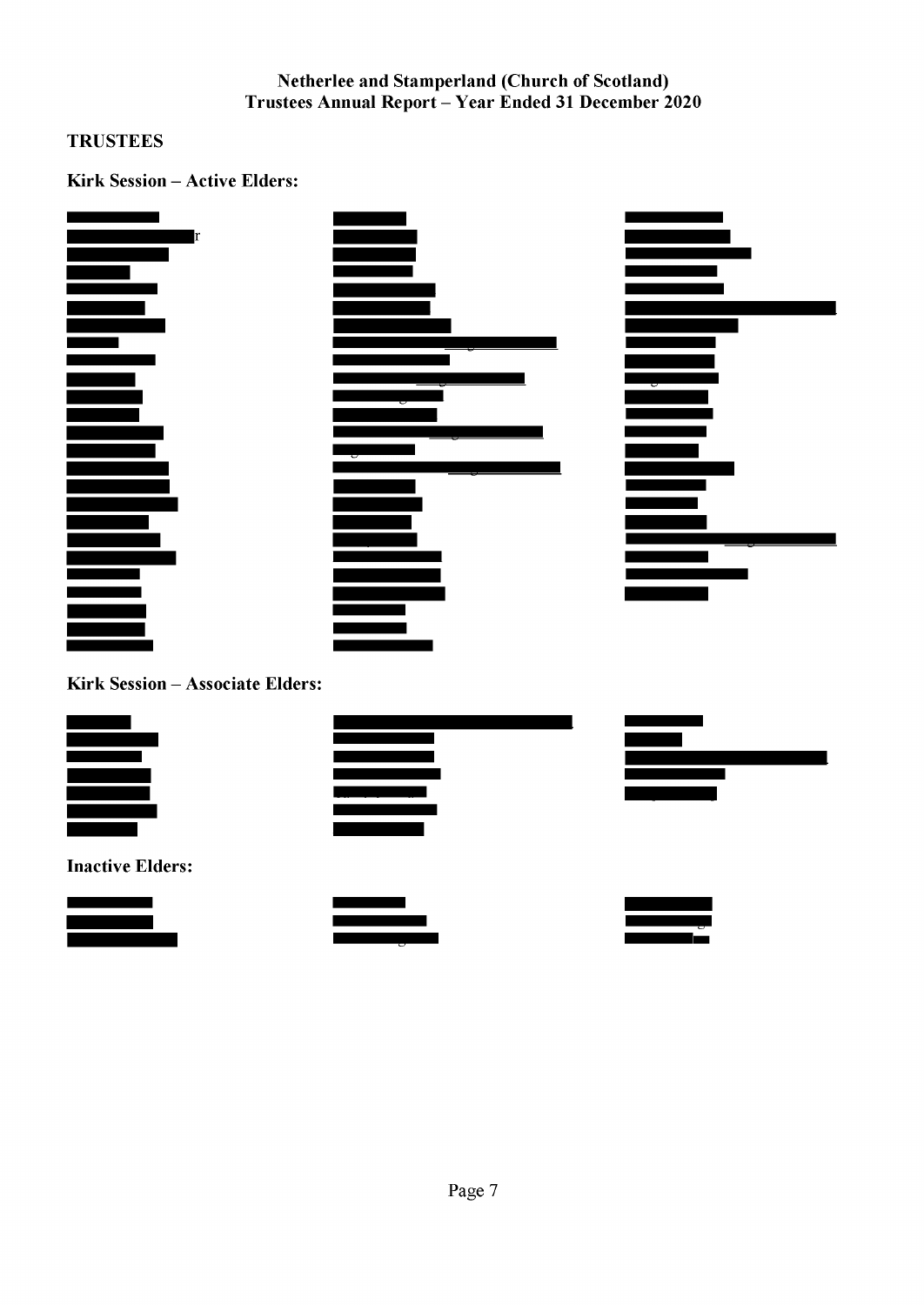## **Principal Office Bearers:**

| Minister<br><b>Session Clerk</b><br><b>Church Treasurer</b> | Rev Scott Blythe BSc, BD, MBA<br>Stuart Buchanan<br>Allan Mathieson FCCA |
|-------------------------------------------------------------|--------------------------------------------------------------------------|
| Principal Office                                            | Church Office, 130 Ormonde Avenue, Glasgow G44 3SL                       |
| <b>Independent Examiner</b>                                 | Alexander Johnston CA<br>9 Williamwood Park, Netherlee, Glasgow G44 3TD  |
| <b>Bankers</b>                                              | Bank of Scotland<br>20 Busby Road, Clarkston, Glasgow G76 7XH            |

Netherlee and Stamperland (Church of Scotland) is indebted to all Office Bearers, Trustees and organisation leaders, who give of their time and talents on a voluntary basis to manage and execute the Church's activities.

## **STATEMENT OF TRUSTEES RESPONSIBILITIES IN RELATION TO THE FINANCIAL STATEMENTS**

The charity Trustees are responsible for preparing a Trustees' Annual Report and financial statements in accordance with applicable law and United Kingdom Accounting Standards (United Kingdom Generally Accepted Accounting Practice).

The law applicable to charities in Scotland requires the charity Trustees to prepare financial statements for each year, which show a true and fair view of the state of affairs of the charity and of the incoming resources, and application of resources of the charity for that period.

In preparing those financial statements, the Trustees are required to:

- Select suitable accounting policies and then apply them consistently;
- Observe the method and principles in the applicable Charities SORP;
- Make judgements and estimates that are reasonable and prudent;
- State whether applicable accounting standards and statements of recommended practise have been followed subject to any departures disclosed and explained in the financial statements; and
- Prepare the financial statements on the going concern basis unless it is inappropriate to presume that the charity will continue in operational existence.

The Trustees are responsible for keeping proper accounting records, which disclose with reasonable accuracy at any time the financial position of the charity and to enable them to ensure that the financial statements comply with the Charities and Trustee Investment (Scotland) Act 2005 and the Charities Accounts (Scotland) Regulations 2006 (as amended). They are also responsible for safeguarding the assets of the charity and hence for taking reasonable steps for the prevention and detection of fraud and other irregularities.

The Trustees are responsible for the maintenance and integrity of the charity and financial information on the congregation's website. Legislation in the United Kingdom governing the preparation and dissemination of financial statements may differ from legislation in other jurisdictions.

Approved by the Trustees on 14 April 2021 and signed on their behalf,

Friart Buchanan

Stuart Buchanan Session Clerk

14 April 2021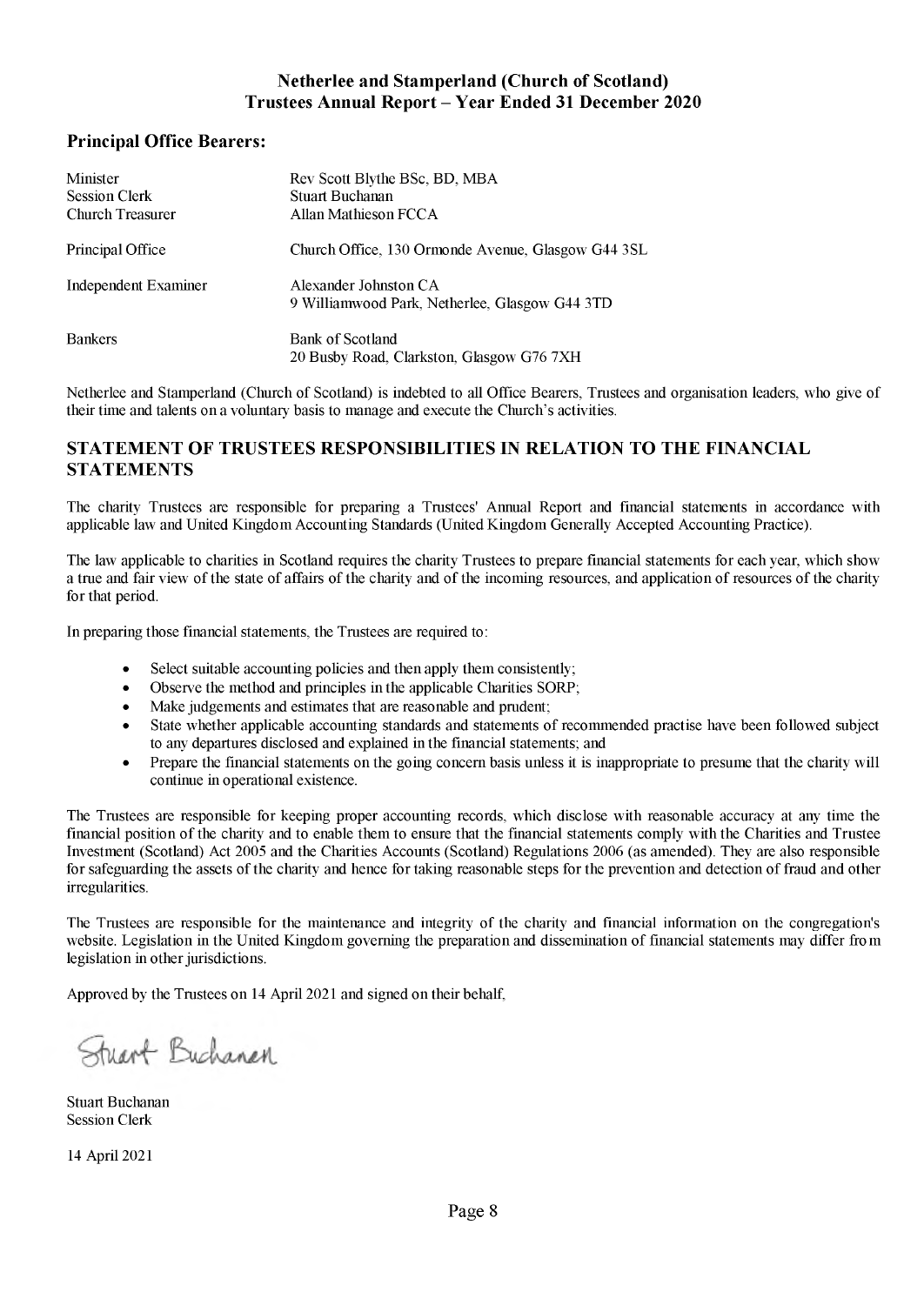# **Independent Examiner's Report to the Trustees of Netherlee and Stamperland (Church of Scotland)**

I report on the accounts of the charity for the year ended 31 December 2020, which are set out on pages 10-22.

#### **Respective responsibilities of Trustees and examiner**

The charity's Trustees are responsible for the preparation of the accounts in accordance with the terms of the Charities and Trustee Investment (Scotland) Act 2005 and the Charities Accounts (Scotland) Regulations 2006 (as amended). The charity Trustees consider that the audit requirements of Regulation  $10(1)$  (a) to (c) of the Accounts Regulations do not apply. It is my responsibility to examine the accounts as required under Section 44(1) (c) of the Act and to state whether particular matters have come to my attention.

#### **Basis of independent examiner's statement**

My examination is carried out in accordance with Regulation 11 of the Charities Accounts (Scotland) Regulations 2006 (as amended). An examination includes a review of the Accounting records kept by the charity and a comparison of the accounts presented with those records. It also includes consideration of any unusual items or disclosures in the accounts, and seeks explanations from the trustees concerning such matters. The procedures undertaken do not provide all the evidence that would be required in an audit, and consequently I do not express an audit opinion on the view given by the accounts.

#### **Independent examiner's statement**

In the course of my examination, no matter has come to my attention:-

- 1. which gives me reasonable cause to believe that in any material respect, the requirements :
	- To keep accounting records in accordance with Section 44(1) of the 2005 Act and Regulation 4 of the 2006 Accounts Regulations (as amended), and
	- To prepare accounts which accord with the accounting records and comply with Regulation 8 of the 2006 Accounts Regulations (as amended) have not been met, or
- 2. to which, in my opinion, attention should be drawn in order to enable a proper understanding of the accounts to be reached.

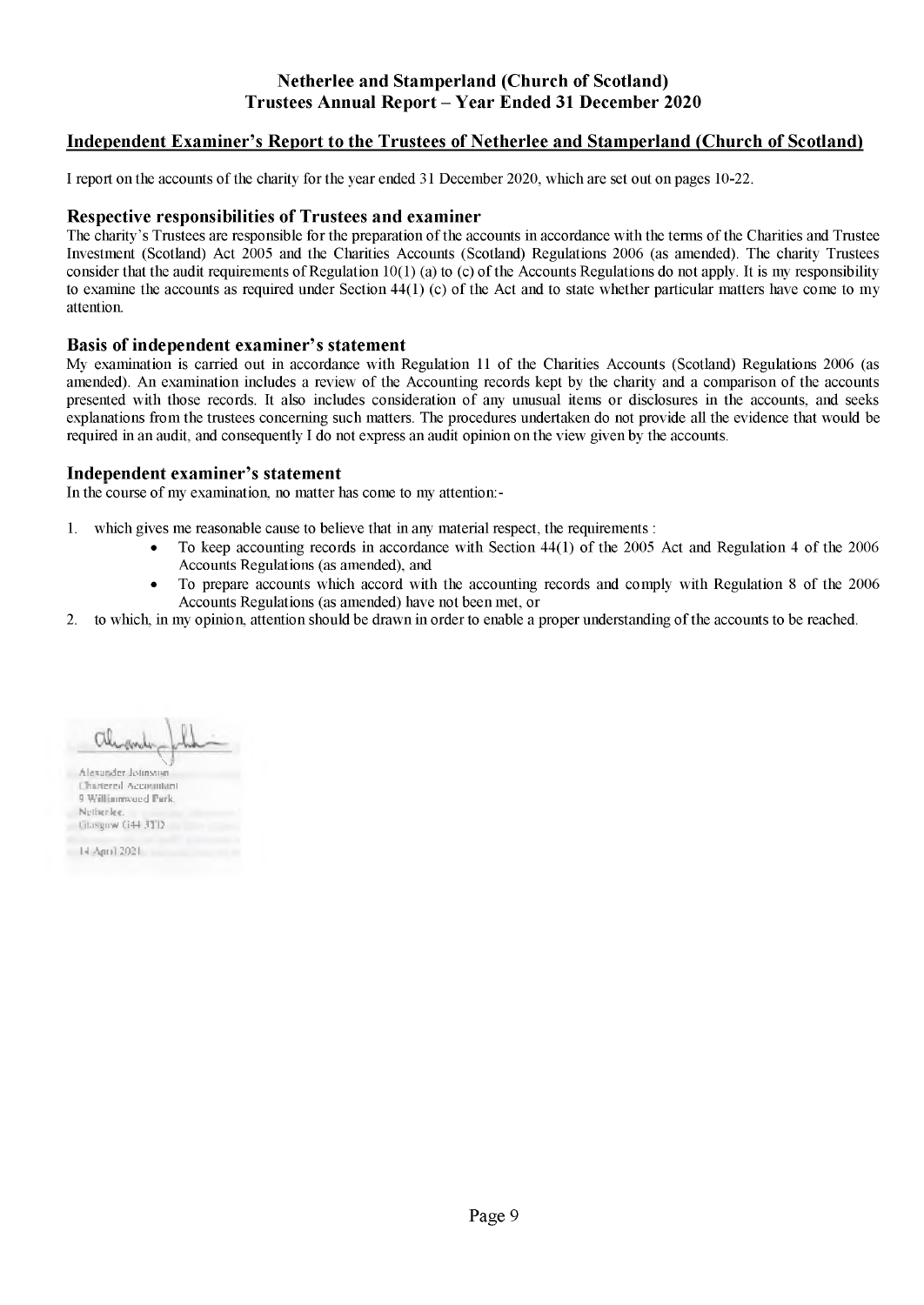# Netherlee and Stamperland (Church of Scotland) **Statement of Financial Activities** for the year ended 31 December 2020

|                                                                       |                         |           | Combined                                             |         | Combined   |                      | <b>Combined</b>        |  |
|-----------------------------------------------------------------------|-------------------------|-----------|------------------------------------------------------|---------|------------|----------------------|------------------------|--|
|                                                                       |                         |           | & Restated                                           |         | & Restated | & Restated           |                        |  |
|                                                                       |                         |           | <b>Restricted Funds</b><br><b>Unrestricted Funds</b> |         |            | <b>Total</b>         | <b>Total</b>           |  |
|                                                                       |                         | 2020      | 2019                                                 | 2020    | 2019       | 2020                 | 2019                   |  |
|                                                                       | <b>Note</b>             | £         | $\pmb{\mathfrak{L}}$                                 | £       | £          | $\pmb{\mathfrak{L}}$ | $\pmb{\pmb{\epsilon}}$ |  |
| Income and endowments                                                 |                         |           |                                                      |         |            |                      |                        |  |
| from:                                                                 |                         |           |                                                      |         |            |                      |                        |  |
| Donations and legacies                                                | $\mathbf{1}$            | 234,786   | 256,158                                              | 8,423   | 13,718     | 243,209              | 269,876                |  |
| Charitable activities                                                 | 2                       | 790       | 400                                                  |         |            | 790                  | 400                    |  |
| Other trading activities                                              | 3                       | 15,574    | 42,471                                               |         |            | 15,574               | 42,471                 |  |
| Investment income                                                     | $\overline{\mathbf{4}}$ | 14,008    | 15,140                                               | 1,006   | 1,090      | 15,014               | 16,230                 |  |
| Other                                                                 | 5                       | 9,864     | 23,300                                               |         |            | 9,864                | 23,300                 |  |
| <b>Total income</b>                                                   |                         | 275,022   | 337,469                                              | 9,429   | 14,808     | 284,451              | 352,276                |  |
| <b>Expenditure on:</b>                                                | 6                       |           |                                                      |         |            |                      |                        |  |
| Raising funds                                                         |                         | 263       | 293                                                  |         |            | 263                  | 293                    |  |
| Charitable activities                                                 |                         | 330,471   | 325,247                                              | 12,903  | 24,788     | 343,374              | 350,035                |  |
| Other                                                                 |                         |           |                                                      |         |            |                      |                        |  |
| <b>Total expenditure</b>                                              |                         | 330,734   | 325,540                                              | 12,903  | 24,788     | 343,637              | 350,328                |  |
| Net (expenditure)/income<br>before gains and losses<br>on investments |                         | (55,712)  | 11,929                                               | (3,474) | (9,980)    | (59,186)             | 1,948                  |  |
| Net gains/(losses) on<br>investments                                  | 10                      | (23,765)  | 21,578                                               | 246     | 999        | (23,519)             | 22,577                 |  |
| Net gains/(losses) on<br>property                                     | 9                       |           | 50,000                                               |         |            |                      | 50,000                 |  |
| Net (expenditure)/income                                              |                         | (79, 477) | 83,507                                               | (3,228) | (8,981)    | (82,705)             | 74,524                 |  |
| Transfers between Funds -<br>In                                       |                         | 3,847     | (3,219)                                              |         | 21         | 3,847                | (3,198)                |  |
| Transfers between Funds -<br>Out                                      |                         | (3,847)   | 3,219                                                |         | (21)       | (3,847)              | 3,198                  |  |
| Net movement in funds                                                 |                         | (79, 477) | 83,507                                               | (3,228) | (8,981)    | (82,705)             | 74,524                 |  |
| <b>Reconciliation of funds:</b>                                       |                         |           |                                                      |         |            |                      |                        |  |
| Total funds brought forward                                           |                         | 1,124,753 | 1,041,247                                            | 49,453  | 58,435     | 1,174,206            | 1,099,683              |  |
| Total funds carried<br>forward                                        | 15                      | 1,045,276 | 1,124,753                                            | 46,225  | 49,453     | 1,091,501            | 1,174,206              |  |

The notes on pages 14 to 22 form part of these accounts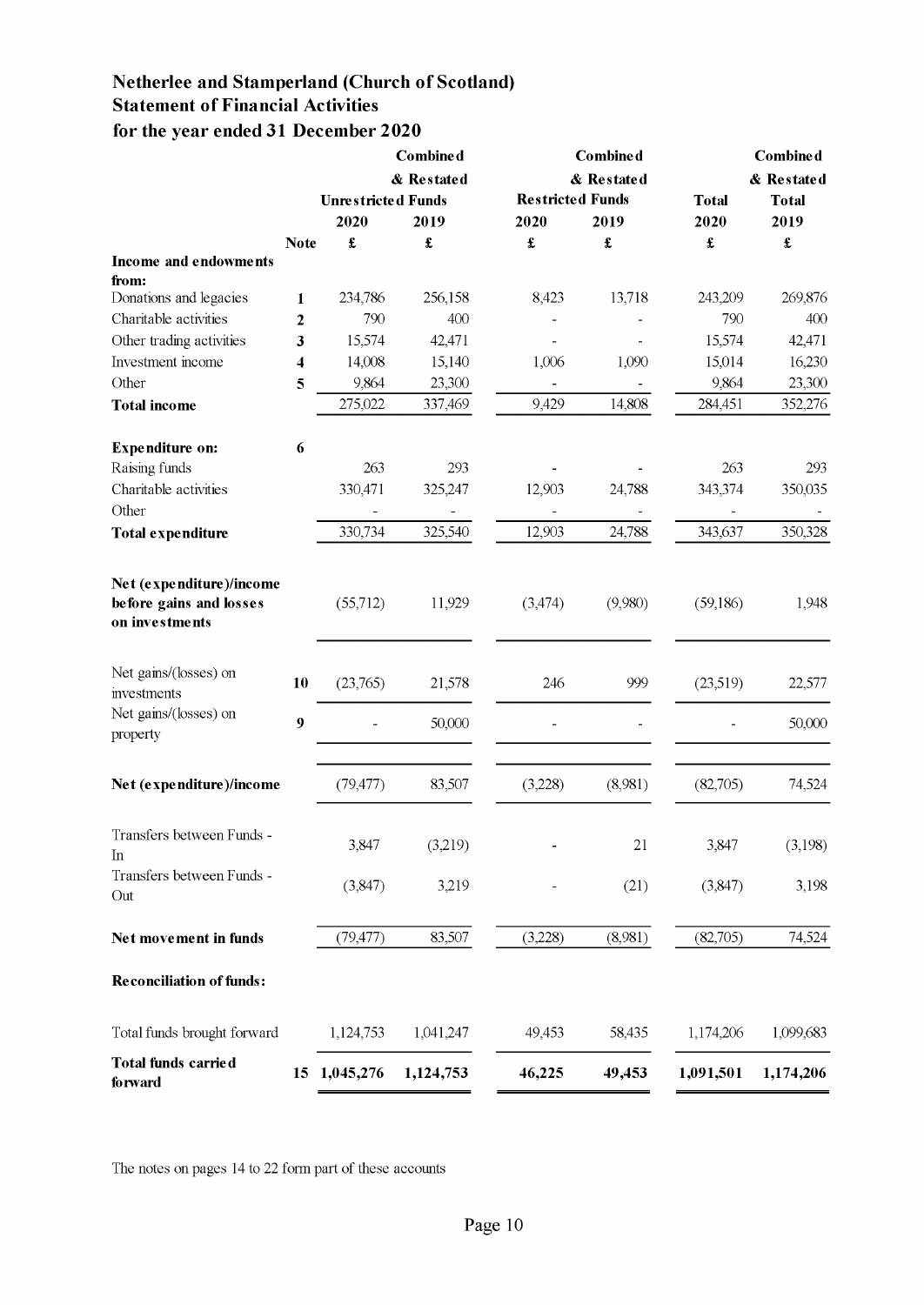# **Netherlee and Stamperland (Church of Scotland) Balance Sheet as at 31 December 2020**

|                                       |             |              | Combined     |
|---------------------------------------|-------------|--------------|--------------|
|                                       |             |              | & Restated   |
|                                       |             | <b>Total</b> | <b>Total</b> |
|                                       |             | 2020         | 2019         |
|                                       | <b>Note</b> | £            | £            |
| <b>Fixed Assets:</b>                  |             |              |              |
| Tangible assets                       | 9           | 450,000      | 450,000      |
| Investments                           | 10          | 363,720      | 409,719      |
| <b>Total Fixed Assets</b>             |             | 813,720      | 859,719      |
| <b>Current Assets</b>                 |             |              |              |
| Debtors                               | 11          | 13,336       | 16,725       |
| Cash at bank and in hand              |             | 270,721      | 302,848      |
| <b>Total Current Assets</b>           |             | 284,057      | 319,573      |
| <b>Liabilities</b>                    |             |              |              |
| Creditors falling due within one year | 12          | (6,276)      | (5,085)      |
| <b>Net Current Assets</b>             |             | 277,781      | 314,488      |
| <b>Net Assets</b>                     |             | 1,091,501    | 1,174,206    |
| The funds of the charity:             | 15          |              |              |
| Restricted income funds               |             | 46,225       | 49,453       |
| Unrestricted income funds             |             | 1,045,276    | 1,124,753    |
| <b>Total charity funds</b>            |             | 1,091,501    | 1,174,206    |

The Accounts were approved by the trustees on 14 April 2021 and signed on their behalf by:

dranan  $\mathcal{L}$ Sluan Buchanan<br>Session Clerk

 $24d$ Scott Blythe Minister

The notes on pages 14 to 22 form part of these accounts.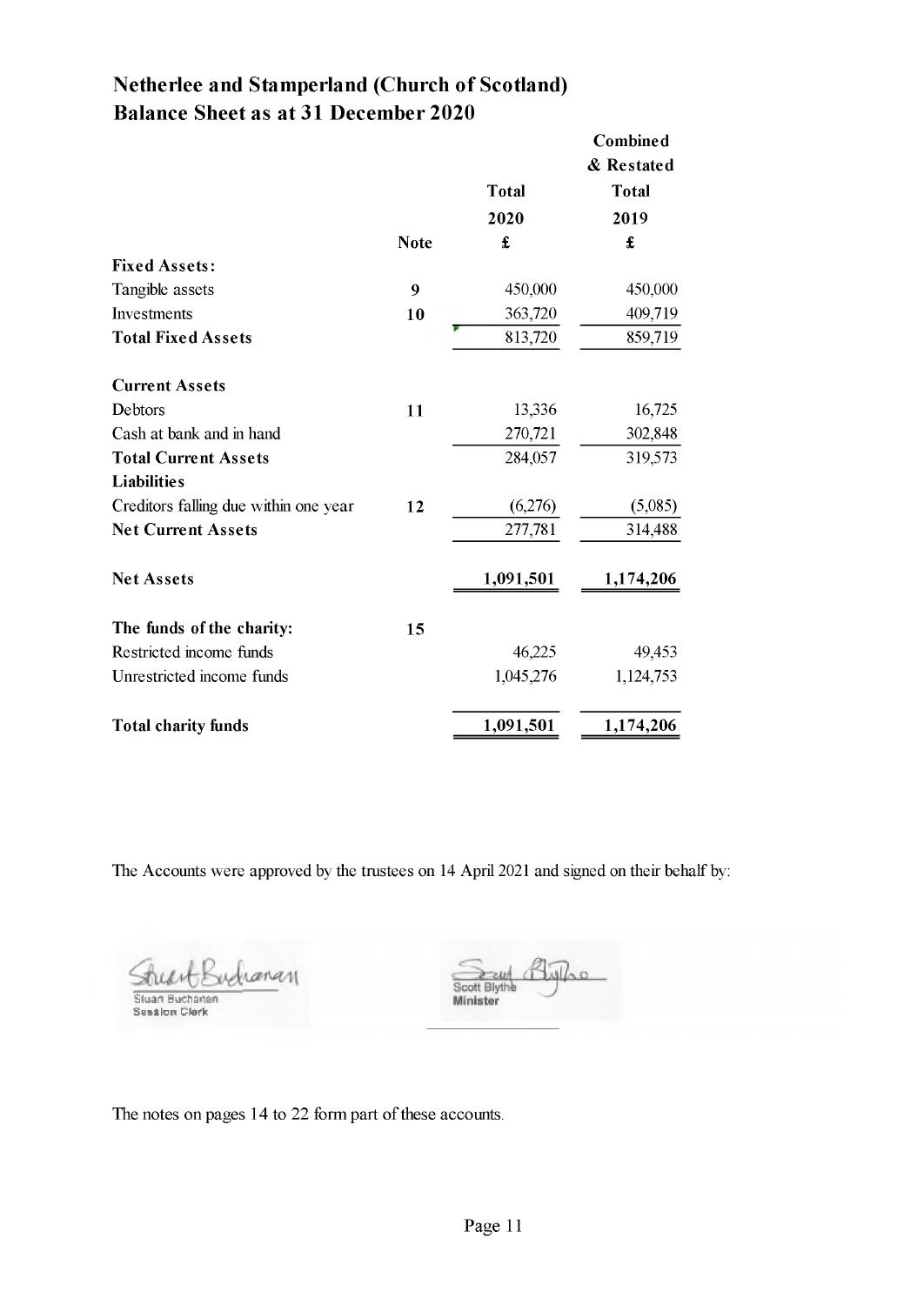# **Netherlee and Stamperland (Church of Scotland) Year ended 31 December 2020**

# **Accounting Policies**

The principal accounting policies, which have been applied consistently in the current and preceding year in dealing with items which are considered material to the accounts, are set out below.

# **Basis of preparation**

The accounts have been prepared under the historical cost convention, modified to reflect the inclusion of investments and the manse at market value, and in accordance with applicable accounting standards, Accounting and Reporting by Charities: Statement of Recommended Practice applicable to charities preparing their accounts in accordance with the Financial Reporting Standard applicable in the UK and Republic of Ireland (FRS102) (effective 1 January 2015), the Financial Reporting Standard applicable in the UK and Republic of Ireland (FRS102), the Charities and Trustee Investment (Scotland) Act 2005 and the Charities Accounts (Scotland) Regulations 2006 (as amended). The Charity meets the definition of a public benefit entity under FRS 102.

Consequent on the Union of Netherlee and Stamperland Parish Churches on 1 January 2020, this report and financial statements present:

(a) the results of the combining congregations for the whole of 2020.

(b) the aggregated results for the two congregations for 2019 after the restatement of the accounts for Stamperland Parish Church for 2019, which were originally prepared on the receipts and payments basis.

# **Fund accounting**

Funds are classified as either restricted funds or unrestricted funds, defined as follows.

Restricted funds are funds subject to specific requirements as to their use which may be declared by the donor or with their authority or created through legal processes, but still within the wider objects of the charity.

Unrestricted funds are expendable at the discretion of the trustees in furtherance of the objects of the charity. If parts of the unrestricted funds are earmarked at the discretion of the trustees for a particular purpose, they are designated as a separate fund. The designation has an administrative purpose only and does not legally restrict the trustees' discretion to apply the fund.

#### **Income recognition**

Income is recognised when the charity has entitlement to the funds, any performance conditions attached to the item(s) of income have been met, it is probable that the income will be received and the amount can be measured reliably.

Interest on funds held on deposit is included when receivable and the amount can be measured reliably by the charity; this is normally on notification of interest paid or payable by the bank. Dividends on investments are recognised once the dividend has been declared and notification has been received of the dividend due.

On receipt, donated professional services and donated facilities are recognised as income on the basis of the value of the gift to the charity which is the amount the charity would have been willing to pay to obtain services or facilities of equivalent economic benefit on the open market; a corresponding amount is then recognised as expenditure in the period of receipt.

In accordance with the Charities SORP (FRS102) the general volunteer time of congregation members is not recognised.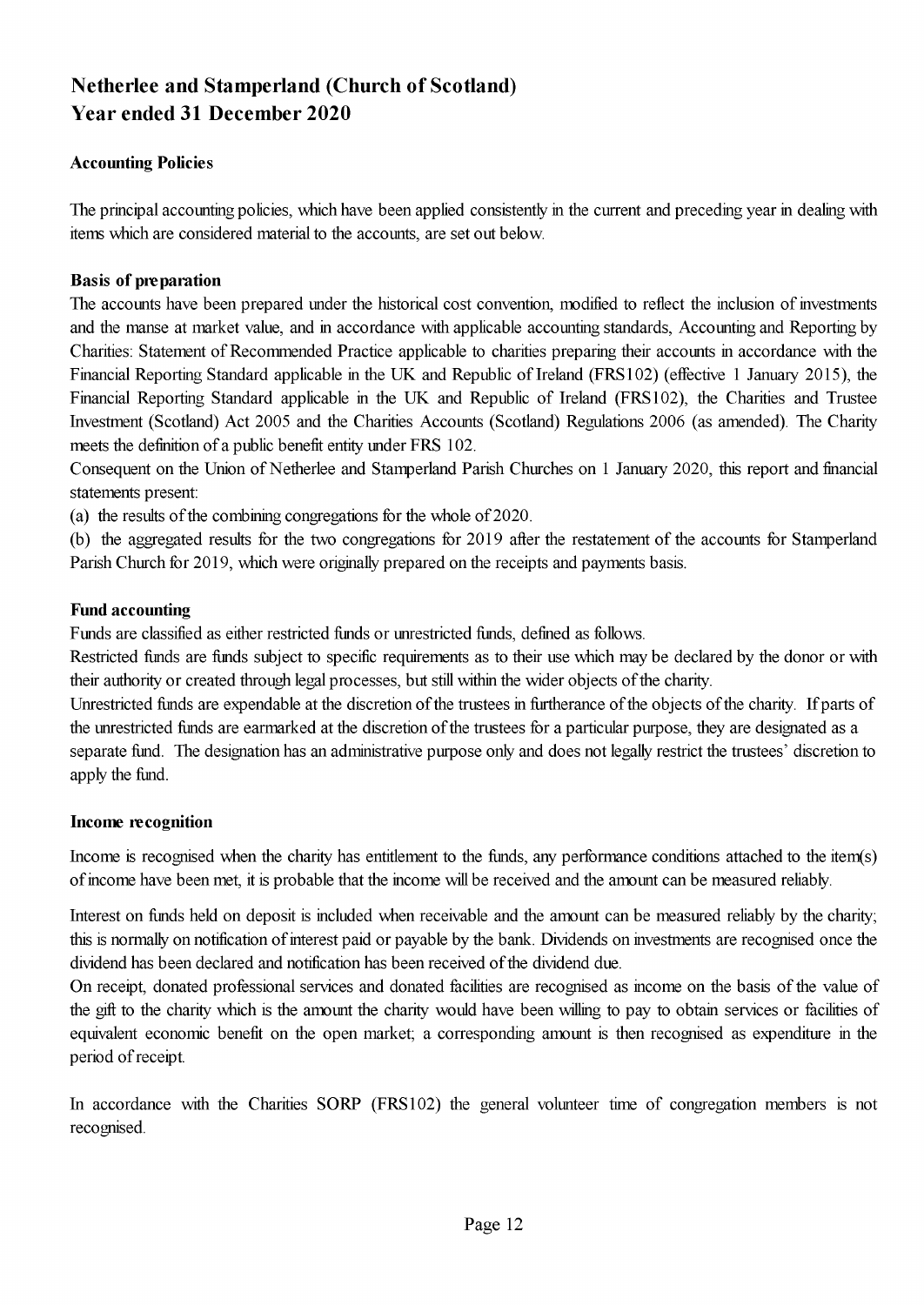# **Netherlee and Stamperland (Church of Scotland) Year ended 31 December 2020**

# **Expenditure recognition**

Liabilities are recognised as expenditure as soon as there is a legal or constructive obligation committing the charity to that expenditure, it is probable that settlement will be required and the amount of the obligation can be measured reliably.

All expenditure is accounted for on an accruals basis. All expenses including support costs and governance costs are allocated or apportioned to the applicable expenditure headings.

# **Fixed Assets**

The charity has the right to occupy and use for its charitable objects certain tangible fixed assets, including the Church and halls, vested in the Church of Scotland General Trustees. No consideration is payable for the use of these assets. Expenditure incurred on the repair and maintenance of these assets is charged as resources expended in the Statement of Financial Activities in the period in which the liability arises.

The manse which is vested in local trustees is included at market value as estimated by the trustees.

All other tangible fixed assets costing in excess of £2,500 having a value to the charity greater than one year, other than those acquired for specific purposes, are capitalised. Buildings are not depreciated on the grounds of immateriality. The properties are maintained to a high standard and their estimated residual values are not materially different from their carrying values. It is the policy of the trustees to carry out an impairment review of all properties on an annual basis. Other fixed assets are depreciated on a straight-line basis to write off the cost or initial value, less residual value, of tangible fixed assets over their estimated useful lives as follows:

Fixtures, fittings and office equipment 5 Years

#### **Investments**

Fixed asset investments are stated at market value at the balance sheet date. Unrealised gains and losses represent the difference between the market value at the beginning and end of the financial year or, if purchased in the year, the difference between cost and market value at the end of the year. Realised gains and losses represent the difference between the proceeds on disposal and the market value at the start of the year or cost if purchased in the year.

#### **Taxation**

Netherlee and Stamperland (Church of Scotland) is recognised as a charity for the purposes of applicable taxation legislation and is therefore not subject to taxation on its charitable activities. The charity is not registered for VAT and resources expended therefore include irrecoverable input VAT.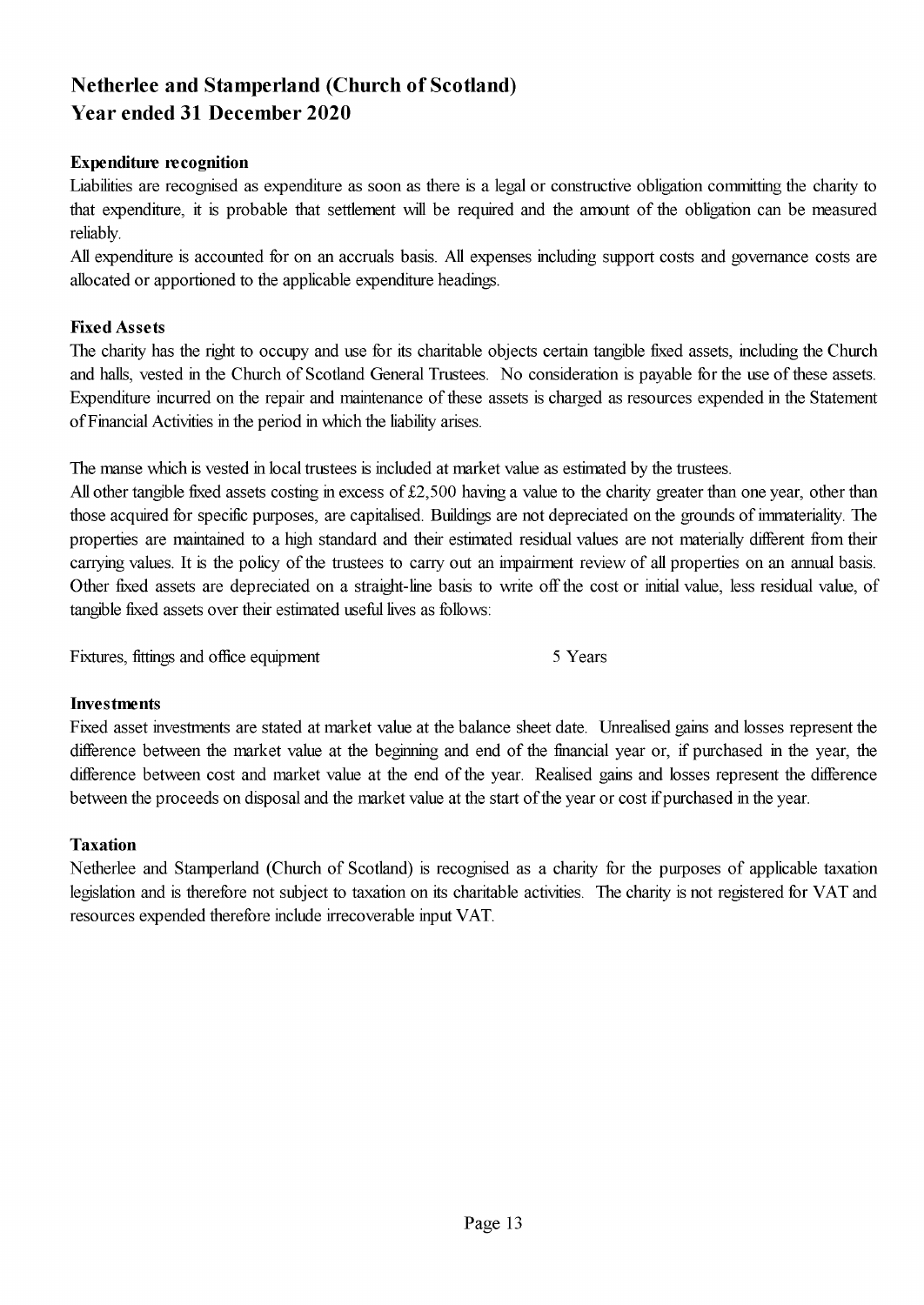# **Netherlee and Stamperland (Church of Scotland) Notes forming part of the financial statements**

| for the year ended 31 December 2020                       |                           | Combined<br>&Restated |                          | Combined<br>&Restated |              | Combined<br>&Restated |
|-----------------------------------------------------------|---------------------------|-----------------------|--------------------------|-----------------------|--------------|-----------------------|
|                                                           | <b>Unrestricted Funds</b> |                       | <b>Restricted Funds</b>  |                       | <b>Total</b> | <b>Total</b>          |
|                                                           | 2020                      | 2019                  | 2020                     | 2019                  | 2020         | 2019                  |
|                                                           | £                         | $\pounds$             | £                        | £                     | $\pounds$    | £                     |
| 1 Donations and Legacies                                  |                           |                       |                          |                       |              |                       |
| Weekly Freewill Offering                                  | 24,598                    | 28,815                |                          |                       | 24,598       | 28,815                |
| Gift Aid                                                  | 153,417                   | 163,562               |                          |                       | 153,417      | 163,562               |
| Ordinary Offerings                                        | 2,995                     | 10,800                |                          |                       | 2,995        | 10,800                |
| Tax recovered on Gift Aid                                 | 39,052                    | 44,786                | 135                      |                       | 39,187       | 44,786                |
| Legacies                                                  | 10,467                    |                       |                          |                       | 10,467       |                       |
| Contributions from Congregational Orgs                    | 1,620                     | 3,695                 | $\overline{a}$           | ÷,                    | 1,620        | 3,695                 |
| Organisational Income                                     |                           |                       | 6,961                    | 13,184                | 6,961        | 13,184                |
| Other                                                     | 2,637                     | 4,500                 | 1,327                    | 534                   | 3,964        | 5,034                 |
|                                                           | 234,786                   | 256,158               | 8,423                    | 13,718                | 243,209      | 269,876               |
|                                                           |                           |                       |                          |                       |              |                       |
| Income from charitable activities<br>$\mathbf{2}$         |                           |                       |                          |                       |              |                       |
| Weddings and funerals                                     | 790                       | 400                   |                          |                       | 790          | 400                   |
| Other                                                     |                           |                       |                          |                       |              |                       |
|                                                           | 790                       | 400                   | $\overline{\phantom{a}}$ |                       | 790          | 400                   |
|                                                           |                           |                       |                          |                       |              |                       |
| 3 Income from other trading activities<br>Use of premises |                           |                       |                          |                       |              |                       |
| Fundraising                                               | 15,401                    | 39,958<br>2,313       |                          |                       | 15,401       | 39,958<br>2,313       |
| Utility warehouse scheme                                  | 173                       | 200                   |                          |                       | 173          | 200                   |
|                                                           |                           |                       |                          |                       |              |                       |
|                                                           | 15,574                    | 42,471                | $\overline{\phantom{0}}$ | $\blacksquare$        | 15,574       | 42,471                |
| Investment income<br>$\overline{\mathbf{4}}$              |                           |                       |                          |                       |              |                       |
| Dividends received                                        | 12,173                    | 13,005                | 878                      | 925                   | 13,051       | 13,930                |
| Deposit interest                                          | 1,796                     | 1,390                 | 128                      | 164                   | 1,924        | 1,554                 |
| <b>Bank Interest</b>                                      | 39                        | 745                   |                          | $\mathbf 1$           | 39           | 746                   |
|                                                           | 14,008                    | 15,140                | 1,006                    | 1,090                 | 15,014       | 16,230                |
|                                                           |                           |                       |                          |                       |              |                       |
| Other income<br>5.<br>Receipts from General Trustees      | 9,864                     | 23,300                |                          |                       | 9,864        | 23,300                |
|                                                           | 9,864                     | 23,300                |                          |                       | 9,864        | 23,300                |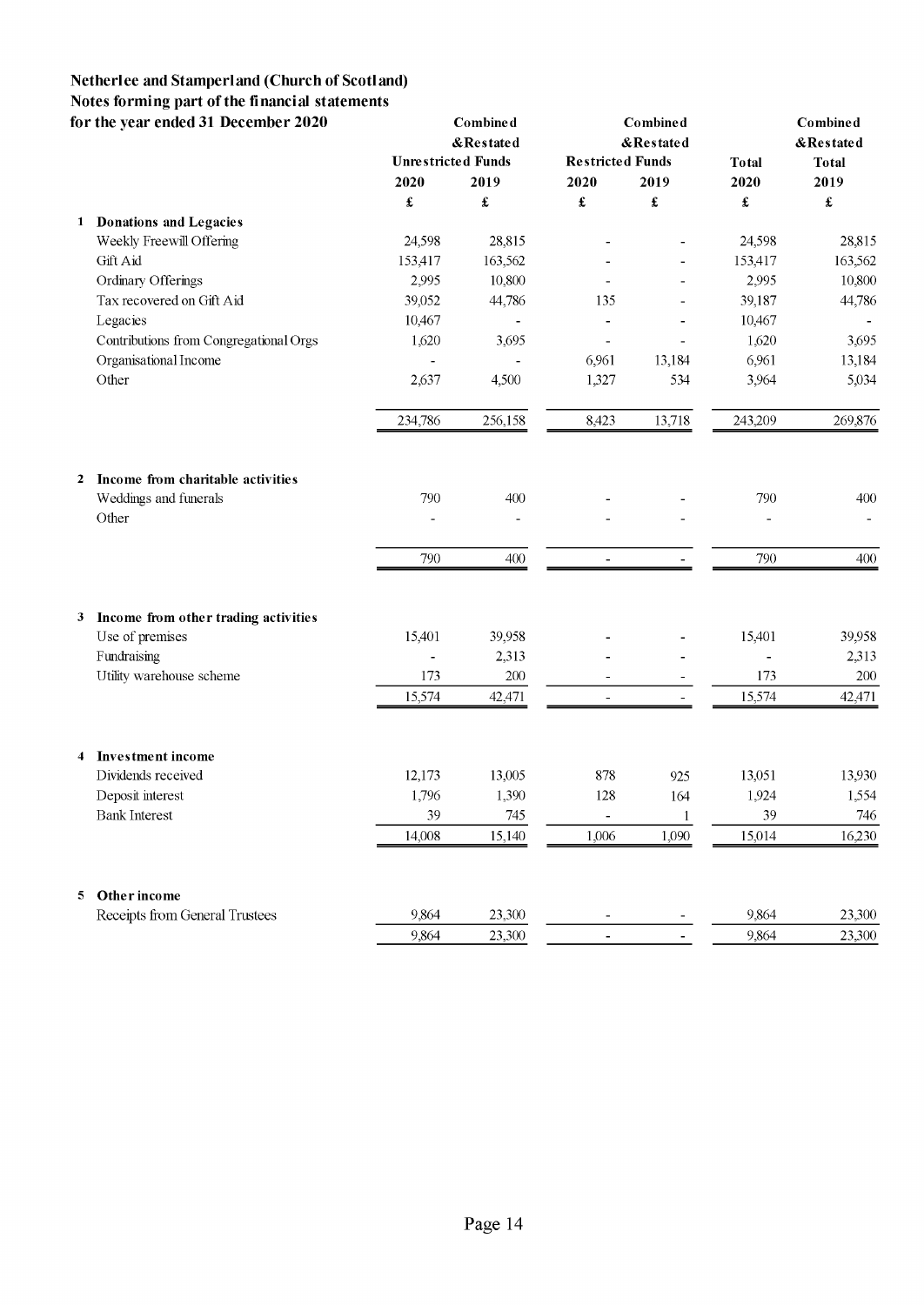# **Netherlee and Stamperland (Church of Scotland) Notes forming part of the financial statements**

|   | for the year ended 31 December 2020   |                           | Combine d |                         | <b>Combined</b>              |                      | Combine d     |
|---|---------------------------------------|---------------------------|-----------|-------------------------|------------------------------|----------------------|---------------|
|   |                                       |                           | &Restated |                         | &Restated                    |                      | $\&$ Restated |
|   |                                       | <b>Unrestricted Funds</b> |           | <b>Restricted Funds</b> |                              | <b>Total</b>         | <b>Total</b>  |
|   |                                       | 2020                      | 2019      | 2020                    | 2019                         | 2020                 | 2019          |
|   |                                       | £                         | £         | £                       | £                            | $\pmb{\mathfrak{L}}$ | £             |
| 6 | Analysis of Expenditure               |                           |           |                         |                              |                      |               |
|   | <b>Raising Funds</b>                  |                           |           |                         |                              |                      |               |
|   | Offering Envelopes                    | 263                       | 293       |                         |                              | 263                  | 293           |
|   |                                       | 263                       | 293       | $\blacksquare$          | $\qquad \qquad \blacksquare$ | 263                  | 293           |
|   | <b>Charitable Activities</b>          |                           |           |                         |                              |                      |               |
|   | Ministries & Mission Allocation       | 160,649                   | 172,438   |                         | $\qquad \qquad \blacksquare$ | 160,649              | 172,438       |
|   | Presbytery Dues                       | 9,476                     | 9,522     |                         |                              | 9,476                | 9,522         |
|   | Minister's Telephone and Post         | 1,064                     | 1.455     |                         |                              | 1,064                | 1,455         |
|   | Pulpit Supply                         | 410                       | 510       |                         |                              | 410                  | 510           |
|   | Other Salary Costs                    | 22,025                    | 17,481    |                         | $\overline{\phantom{a}}$     | 22,025               | 17,481        |
|   | Fabric Repairs & Maintenance          | 74,346                    | 51,451    |                         | 3,935                        | 74,346               | 55,386        |
|   | Council Tax                           | 3,242                     | 2,919     |                         |                              | 3,242                | 2,919         |
|   | Heating and Lighting                  | 14,620                    | 16,458    |                         |                              | 14,620               | 16,458        |
|   | Church Office Expenses                | 3,152                     | 2,838     |                         |                              | 3,152                | 2,838         |
|   | Organ & Music                         | 1,542                     | 1,687     |                         |                              | 1,542                | 1,687         |
|   | Other Expenses                        | 15,849                    | 9,665     | 12,903                  | 20,853                       | 28,752               | 30,518        |
|   | Minister's Travel Expenses            | 1,053                     | 1,081     |                         |                              | 1,053                | 1,081         |
|   | Rates and Insurance                   | 8,942                     | 10,018    | $\overline{a}$          | $\overline{a}$               | 8,942                | 10,018        |
|   | Printing and Stationery               | 880                       | 3,752     |                         |                              | 880                  | 3,752         |
|   | Publicity and Advertising             |                           | 360       |                         |                              |                      | 360           |
|   | Grants to Organisations               |                           | 217       |                         |                              |                      | 217           |
|   | Cleaning and Laundry                  | 12,482                    | 23,091    |                         |                              | 12,482               | 23,091        |
|   | Purchase and Maintenance of Equipment | 739                       | 304       |                         |                              | 739                  | 304           |
|   |                                       | 330,471                   | 325,247   | 12,903                  | 24,788                       | 343,374              | 350,035       |
|   | Other                                 |                           |           |                         |                              |                      |               |
|   | <b>Total</b>                          | 330,734                   | 325,540   | 12,903                  | 24,788                       | 343,637              | 350,328       |
|   |                                       |                           |           |                         |                              |                      |               |

Support costs have not been separately identified as the trustees consider there is only one charitable activity. Therefore support costs relate wholly to that activity and have not been separately identified.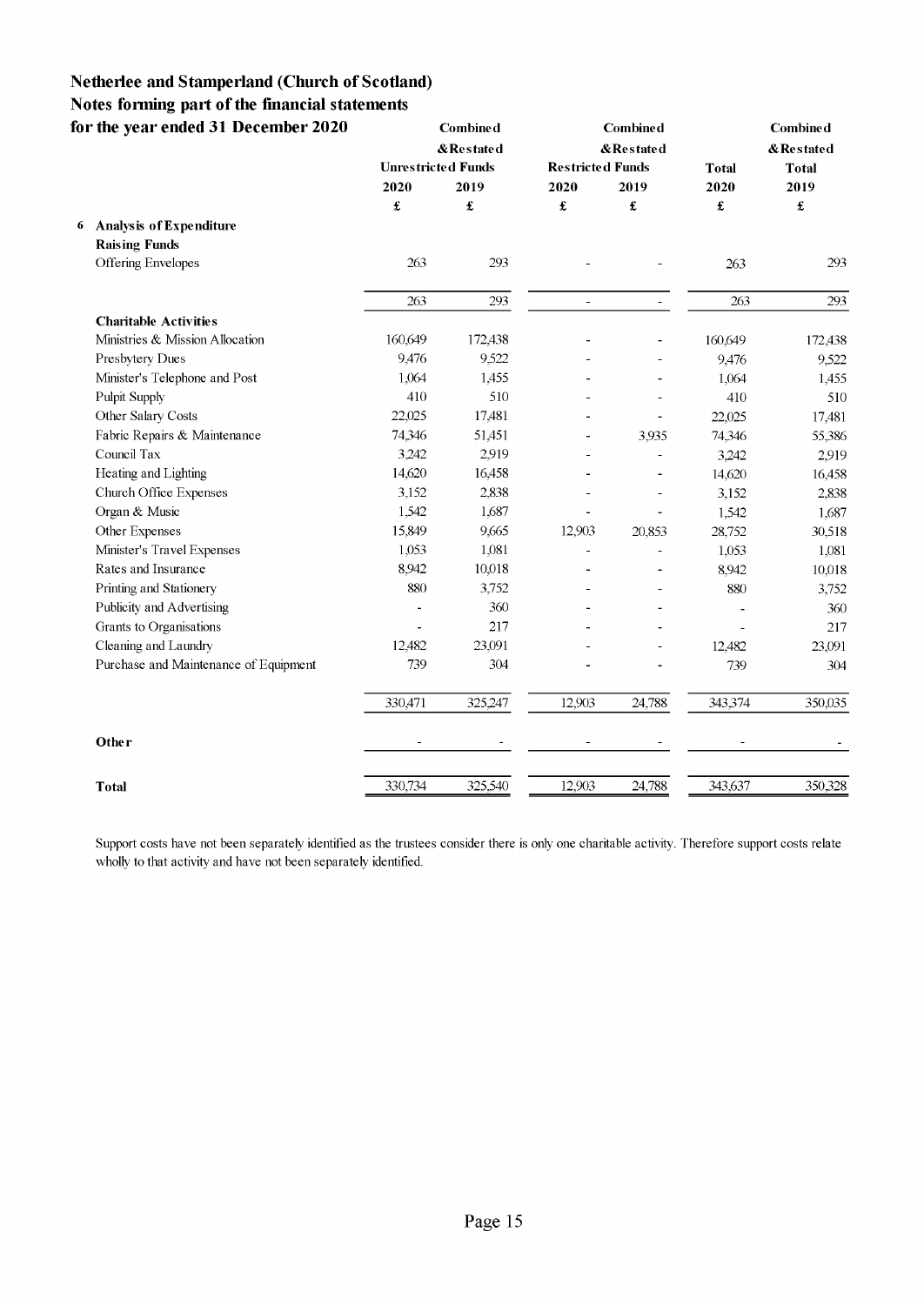|   | for the year ended 31 December 2020                    |        | Combined   |
|---|--------------------------------------------------------|--------|------------|
|   |                                                        |        | & Restated |
|   |                                                        | 2020   | 2019       |
|   |                                                        | £      | £          |
| 7 | <b>Staff costs and numbers Unrestricted Funds Only</b> |        |            |
|   | Salaries and wages                                     | 22,025 | 17.481     |
|   | Social security costs                                  |        |            |
|   |                                                        |        |            |
|   |                                                        | 22,025 | 17.481     |

The average number of employees during the year calculated on the basis of a headcount was as follows:

|                           |               | Combined<br>& Restated |
|---------------------------|---------------|------------------------|
|                           | 2020          | 2019                   |
|                           | <b>Number</b> | <b>Number</b>          |
| Administration & Cleaning | 2             |                        |
| Music staff               | 3             |                        |
|                           |               |                        |

No employee had employee benefits in excess of £60,000 (2019: nil)

All Church of Scotland congregations contribute to the National Stipend Fund which bears the costs of all ministers' stipends and employer's contributions for national insurance, pension and housing loan fund. Stipends are paid in accordance with the national scale, which is related to years of service. For the year under review, the minimum stipend was £28,137 and the maximum stipend (in the fifth and subsequent years of service) was £34,577.

#### **8 Trustee Remuneration and Related Party Transactions**

Only the minister and two trustees, Diane Levey and Alison Macfarlane, received any remuneration or reimbursement of expenses during the year.

| During the year the Minister was reimbursed as follows. |       | Combined   |
|---------------------------------------------------------|-------|------------|
|                                                         |       | & Restated |
|                                                         | 2020  | 2019       |
|                                                         | £     | £          |
| Travelling expenses and telephone                       | 2,117 | 2,536      |
| Manse council tax                                       | 3.242 | 2.919      |
| Diane Levey, Assistant Organist - remuneration          | 1.030 | 1.030      |
| Alison Macfarlane, Cleaning - remuneration              | 4.644 | 4.263      |

No trustee or a person related to a trustee had any personal interest in any contract or transaction entered into by the charity during the year.

During the year a total of £40,670 (2019: £40,985 estimate) was donated to the congregation by trustees.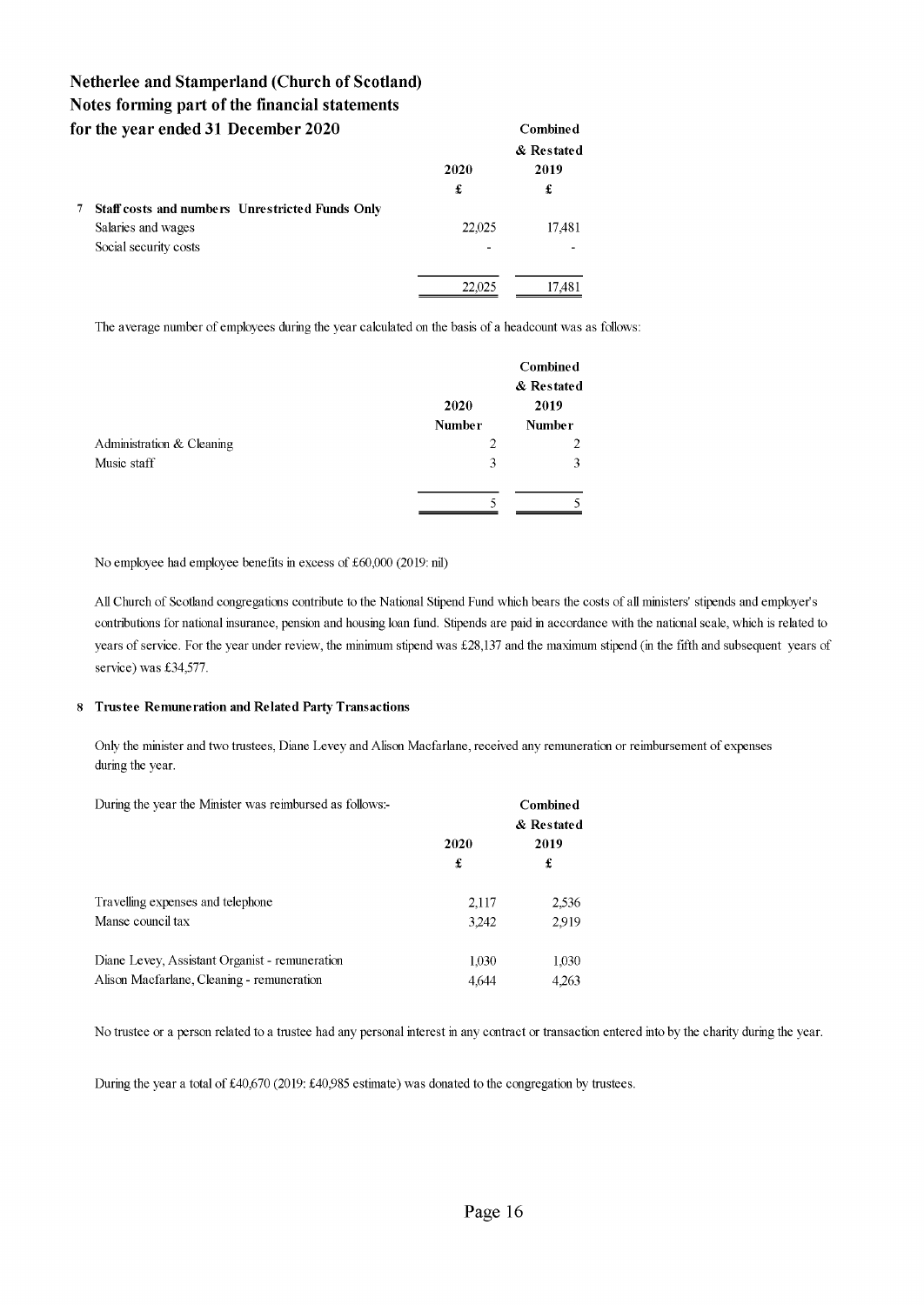#### **9 Tangible Fixed Assets**

|                                 | <b>Manse</b> |         |
|---------------------------------|--------------|---------|
|                                 | 2020         | 2019    |
|                                 | £            |         |
| Cost                            |              |         |
| At 1 January                    | 450,000      | 400,000 |
| Gain on revaluation             |              | 50,000  |
| At 31 December                  | 450,000      | 450,000 |
|                                 |              |         |
| <b>Accumulated Depreciation</b> |              |         |
| At 1 January                    |              |         |
| Charge for year                 |              |         |
| At 31 December                  |              |         |
|                                 |              |         |
| <b>Net Book Value</b>           |              |         |
| At 31 December                  | 450,000      | 450,000 |

The manse was valued on an open market basis at 31st December 2019 by Corum. The Trustees have agreed that a valuation should be obtained every 3 years

| 10 | <b>Investments</b>                      |          | <b>Combined</b> |
|----|-----------------------------------------|----------|-----------------|
|    |                                         |          | & Restated      |
|    |                                         | 2020     | 2019            |
|    |                                         | £        | £               |
|    | Market value at beginning of year       | 409,719  | 387,154         |
|    | Investments purchased in year           |          | 99,988          |
|    | Investments sold in year                | (22,480) | (100,000)       |
|    | Unrealised gain / (loss) on investments | (23,519) | 22,577          |
|    | Market value at end of year             | 363,720  |                 |
|    | Investments at cost                     | 359,625  | 373,938         |

There was a gain made of £26 (2019 loss made of £2,800) on the investments sold in the year.

The following investments are held, at market value:

| Church of Scotland Investors Trust Growth Fund | 82,048  | 85,257  |
|------------------------------------------------|---------|---------|
| Church of Scotland Investors Trust Income Fund | 66,537  | 77,313  |
| British Government Index Linked Treasury Stock | 6.844   | 17,421  |
| Quoted Shares, Unit/Investment Trusts          | 33,620  | 33,107  |
| Hargreaves Lansdown                            | 174,671 | 196.622 |
|                                                | 363,720 | 409.719 |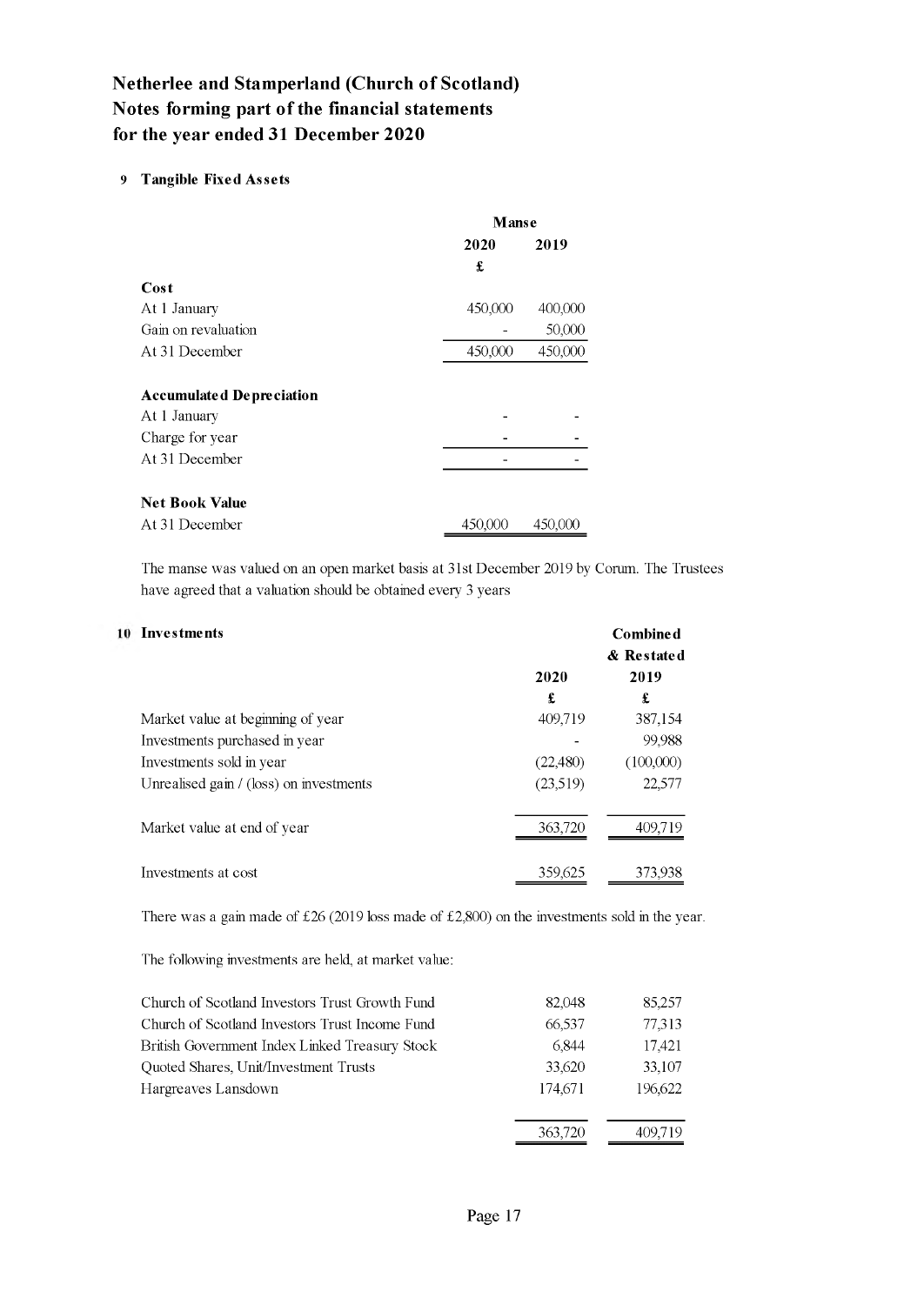| 11 | <b>Debtors</b><br>Gift Aid Tax Refund Due<br>Prepayments and Accrued Income | 2020<br>£<br>10,486<br>2,850<br>13,336 | Combined<br>& Restated<br>2019<br>£<br>15,302<br>1,423<br>16,725 |
|----|-----------------------------------------------------------------------------|----------------------------------------|------------------------------------------------------------------|
| 12 | <b>Creditors</b>                                                            | 2020                                   | <b>Combined</b><br>& Restated<br>2019                            |
|    |                                                                             | £                                      | £                                                                |
|    | Accruals                                                                    | 4,509                                  | 3,492                                                            |
|    | Other                                                                       | 1,767                                  | 1,593                                                            |
|    |                                                                             | 6,276                                  | 5,085                                                            |

#### 13 Analysis of Net Assets Among Funds

|                                | Unrestricted | Designated Restricted |                          | Total                  |
|--------------------------------|--------------|-----------------------|--------------------------|------------------------|
|                                | £            | £                     | £                        | £                      |
| <b>Fixed Assets</b>            |              | 450,000               |                          | 450,000                |
| Investments                    | 352,294      |                       | 11,426                   | 363,720                |
| <b>Current Assets</b>          | 233,500      | 15,758                | 34,799                   | 284,057                |
| <b>Current Liabilities</b>     | (6,276)      |                       | $\overline{\phantom{0}}$ | (6,276)                |
| Net assets at 31 December 2020 | 579,518      | 465,758               | 46,225                   | 1,091,501              |
|                                |              |                       |                          | Combined<br>& Restated |
|                                | Unrestricted | Designated Restricted |                          | Total                  |
|                                | £            | £                     | £                        | £                      |
| <b>Fixed Assets</b>            |              | 450,000               |                          | 450,000                |
| Investments                    | 381,880      | 4,726                 | 23,113                   | 409,719                |
| <b>Current Assets</b>          | 162,977      | 130,256               | 26,340                   | 319,573                |
| Current Liabilities            | (5,085)      |                       |                          | (5,085)                |
| Net assets at 31 December 2019 | 539,772      | 584,982               | 49,453                   | 1,174,207              |

#### **14 Volunteers**

In common with all congregations of the Church of Scotland the congregation benefits from the contribution made by volunteers who give their time and talents willingly for the benefit of the Church. The areas of congregational life which rely on the contribution of volunteers are many and varied and much of the activity would be unable to continue were it not for the commitment shown.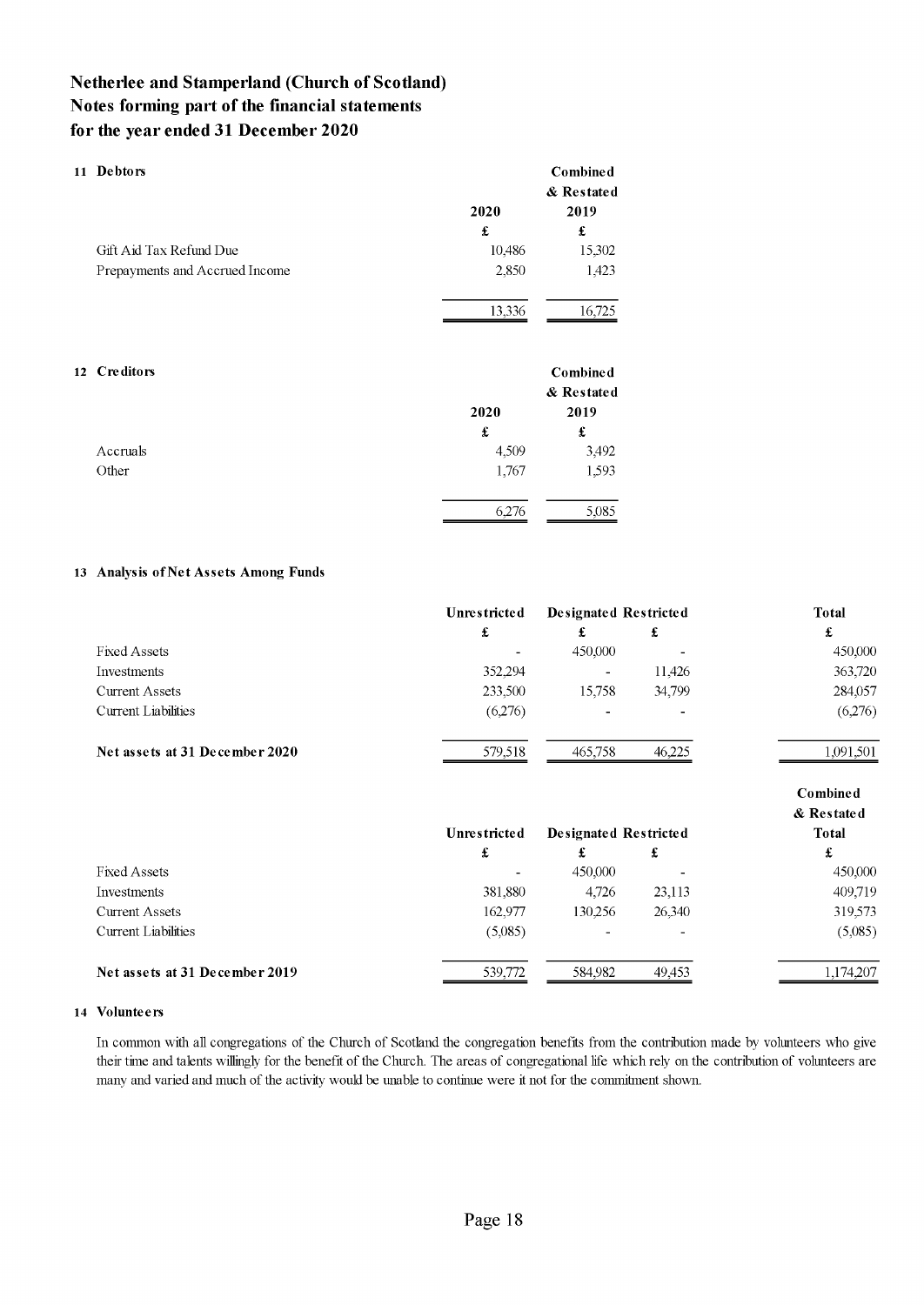#### **15 Movements in Funds**

|                                | At 1 January | Incoming | Outgoing                   | <b>Unrealised</b><br><b>Transfers Gains/(Losses)</b> |           | At 31 Dec<br>2020 |
|--------------------------------|--------------|----------|----------------------------|------------------------------------------------------|-----------|-------------------|
|                                | 2020         |          | <b>Resources Resources</b> |                                                      |           |                   |
|                                | £            | £        | £                          | £                                                    | £         | £                 |
| <b>Restricted funds</b>        |              |          |                            |                                                      |           |                   |
| Stained Glass Window Fund      | 2.546        | 14       |                            |                                                      |           | 2,560             |
| James Nelson Trust Fund        | 15,027       | 483      | (1,000)                    |                                                      |           | 14,510            |
| Thomas White Legacy Fund       | 5,890        | 1,506    | (4,152)                    |                                                      | 57        | 3,301             |
| Stanley Mair Memorial Fund     | 16,045       | 465      |                            |                                                      | 189       | 16,699            |
| Flower Fund                    | 1,297        | 759      | (791)                      |                                                      |           | 1,265             |
| Sunday Club Fund               | 2,465        | 960      | (1,381)                    |                                                      |           | 2,044             |
| Sunday/Wednesday Coffee Fund   | 2,862        | 2,919    | (2,547)                    |                                                      |           | 3,234             |
| The Guild Fund                 | 255          | 1,912    | (2,039)                    |                                                      |           | 128               |
| Choir Fund                     | 363          |          | (79)                       |                                                      |           | 284               |
| Monday Lunch Club              | 1,442        | 411      | (914)                      |                                                      |           | 939               |
| Kean Bequest Fund              | 1,261        |          |                            |                                                      |           | 1,261             |
|                                | 49,453       | 9,429    | (12,903)                   | $\overline{a}$                                       | 246       | 46,225            |
| <b>Unrestricted Designated</b> |              |          |                            |                                                      |           |                   |
| Organ Fund                     | 5,013        | 23       |                            |                                                      |           | 5,036             |
| Properties Fund                | 450,000      |          |                            |                                                      |           | 450,000           |
| Common Good Fund               | 16,243       | 102      | (5,623)                    |                                                      |           | 10,722            |
|                                | 471,256      | 125      | (5,623)                    | $\overline{a}$                                       |           | 465,758           |
| <b>Unrestricted Free</b>       |              |          |                            |                                                      |           |                   |
| Fabric Reserve Fund            | 328,834      | 16.399   | (63,804)                   | 123                                                  | (12, 824) | 268,728           |
| General Fund                   | 71,172       | 241,613  | (261, 307)                 | 3,724                                                | (640)     | 54,561            |
| General Legacy Fund            | 253,492      | 16,885   |                            | (3,847)                                              | (10,301)  | 256,229           |
|                                | 653,497      | 274,897  | (325,111)                  | $\overline{\phantom{a}}$                             | (23,765)  | 579,518           |
| <b>Total funds</b>             | 1,174,206    | 284,451  | (343, 637)                 |                                                      | (23,519)  | 1,091,501         |

Comparative figures for the previous year are shown in Note 17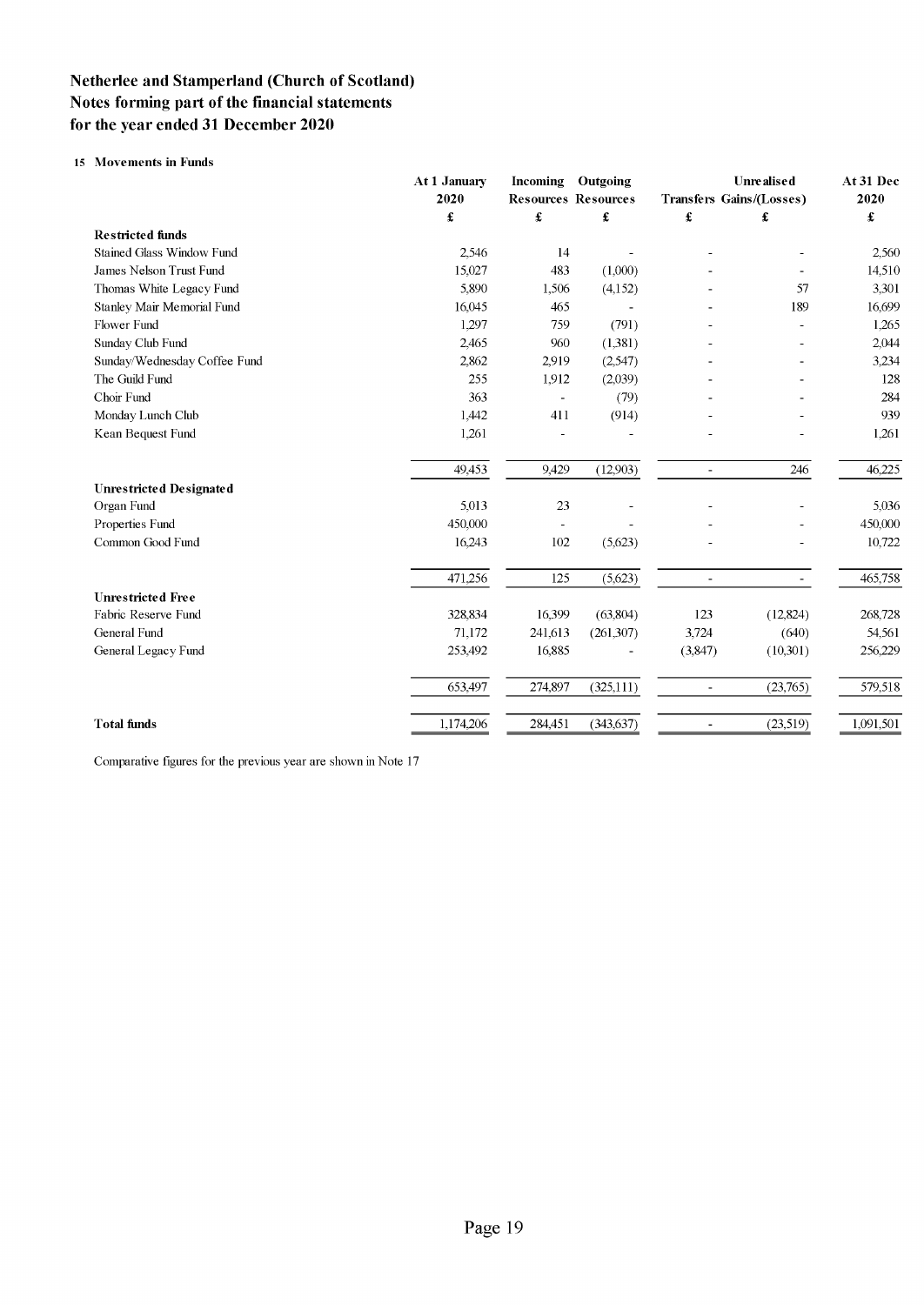#### **Purposes of Restricted Funds**

Stained Glass Window Fund: to assist in the cost of maintenance and repair of Church windows.

James Nelson Trust Fund: to assist in the promotion of Christian Youth work, particularly those that have an association with Netherlee Church or the Nelson family. Grants totalling £1,000 were awarded during the year.

Thomas White Legacy Fund: grants to General Congregational Funds of the Church with the power to assist any extra parochial objects, which may need assistance.

Stanley Mair Memorial Fund: to apply the income to fees and expenses incurred by persons invited to lecture on preaching in the Department of Theology at Glasgow University and preach at Netherlee Church.

Flower Fund: to provide flowers for display within the Church.

Sunday Club Fund: to resource and enable the Sunday Club to support various charities.

Sunday/Wednesday Coffee Fund: to purchase commodities for after service coffee with the surplus distributed to charity.

Guild Fund: surplus distributed to charities.

Choir Fund: to purchase music and fund resources for the Choir.

Audio Visual Fund: to cover the cost of upgrading the audio visual system within the Church.

Monday Lunch Club Fund: to facilitate running of lunch club for dementia sufferers and their carers.

Keen Bequest Fund: to provide elder training.

#### **Purposes of Designated Funds**

Organ Fund: for repairs to Church organ.

Properties Fund: the previous accounting policy was to charge the cost of property to reserves in the year of purchase. This has changed and properties are now included at the latest professional valuation. The Trustees have agreed that the valuation should be done every 3 years. The current valuation was done in 2019.

Common Good Fund: to make small donations to very local charities in the fields of Education, Sport, the Arts, Children and the Elderly but not exclusively so.

#### **Purposes of Unrestricted Funds**

General Reserve Fund: used to supplement the General Fund as required and for specific capital spends.

Fabric Reserve Fund: maintenance of the fabric of Church properties.

General Fund: dealing with day-to-day income and expenditure.

General Legacy Fund: for the receipt of unrestricted legacies.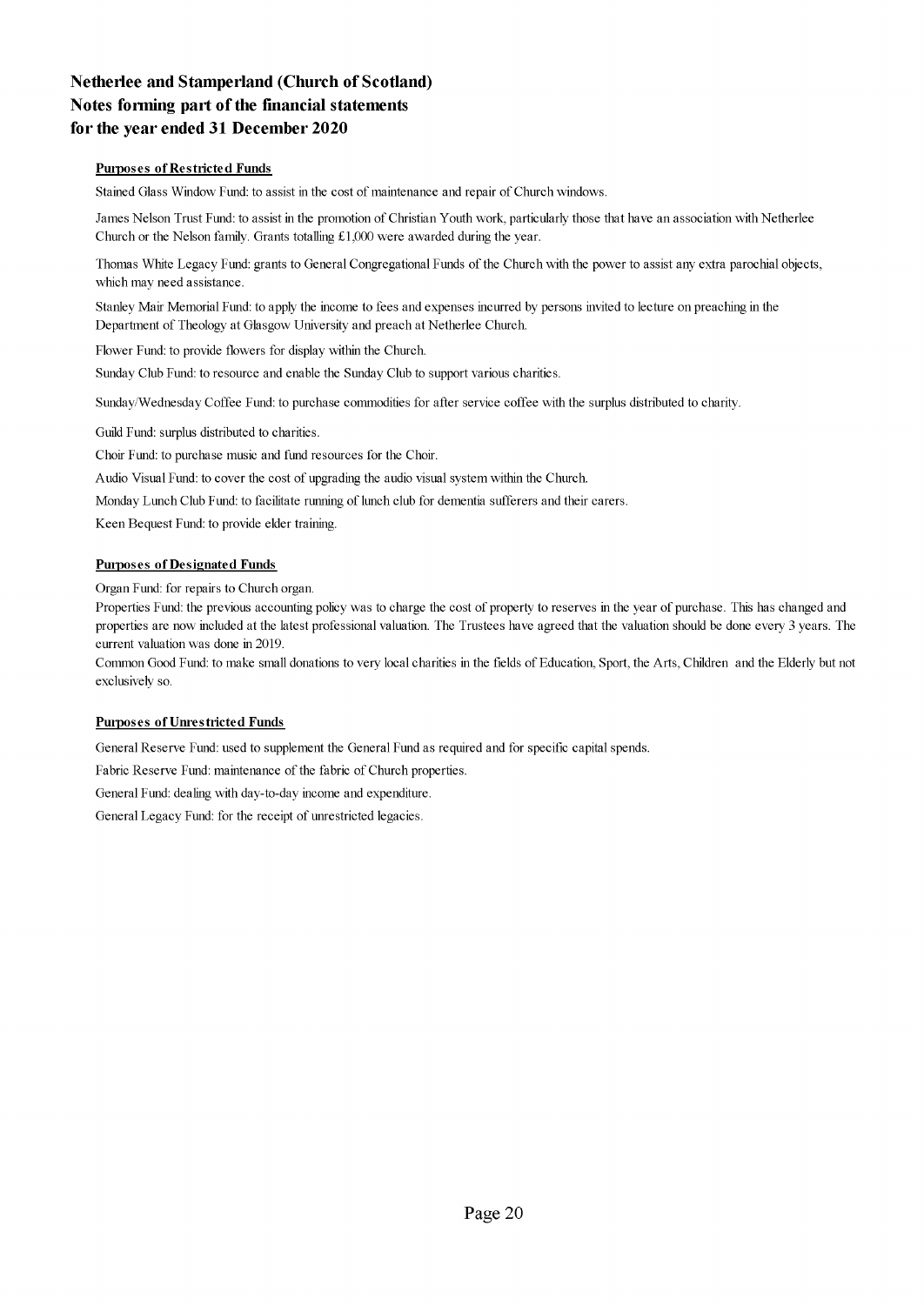| <b>16 Collections for Third Parties</b>                                         | 2020                 | <b>Combined</b><br>2019 |
|---------------------------------------------------------------------------------|----------------------|-------------------------|
|                                                                                 | £                    | $\pmb{\pmb{\pmb{\xi}}}$ |
| Disbursed for others                                                            |                      |                         |
| Lodging House Mission                                                           |                      | 489                     |
| Scottish Bible Society                                                          |                      | 54                      |
| E R Food Bank                                                                   | 167                  |                         |
| <b>Shelter Scotland</b>                                                         |                      | 566                     |
| Sri Lanka Netherlee Cottage                                                     | 1,150                | 1,159                   |
| Sri Lanka Easter Sunday Terrorist Attack                                        |                      | 1,200                   |
| <b>Starter Packs</b>                                                            |                      | 101                     |
| <b>Tear Fund</b>                                                                | 288                  | 288                     |
| Glasgow the Caring City                                                         |                      | 260                     |
| <b>Erskine Home</b>                                                             |                      | 645                     |
| Dementia Dog Project (Alzheimer Scotland)                                       |                      | 395                     |
|                                                                                 | 1,605                | 5,157                   |
| Donations for others                                                            |                      |                         |
| Christian Aid                                                                   | 5,800                |                         |
| Poppy Scotland                                                                  | 1,235                |                         |
|                                                                                 | 7,035                |                         |
| In addition the Trustees approved the following donations from Restricted Funds |                      |                         |
| St Rollox Parish Church Appeal                                                  |                      | 5,000                   |
| Sri Lanka Easter Sunday Terrorist Attack                                        |                      | 1,200                   |
| Lodging House Mission                                                           | 925                  |                         |
| S E Food Bank                                                                   | 655                  |                         |
| Crossreach - Williamwood House                                                  | 547                  |                         |
| WaterAid                                                                        | 200                  |                         |
|                                                                                 | 2,327                | 6,200                   |
|                                                                                 |                      |                         |
| <b>Appendix</b>                                                                 | 2020                 | 2019                    |
| Funds held on behalf of the congregation by                                     | $\pmb{\mathfrak{X}}$ | £                       |
| the Church of Scotland General Trustees                                         |                      |                         |
| REVENUE ACCOUNT                                                                 |                      |                         |
| Credit balance at 31st December                                                 | 2,916                | 1,334                   |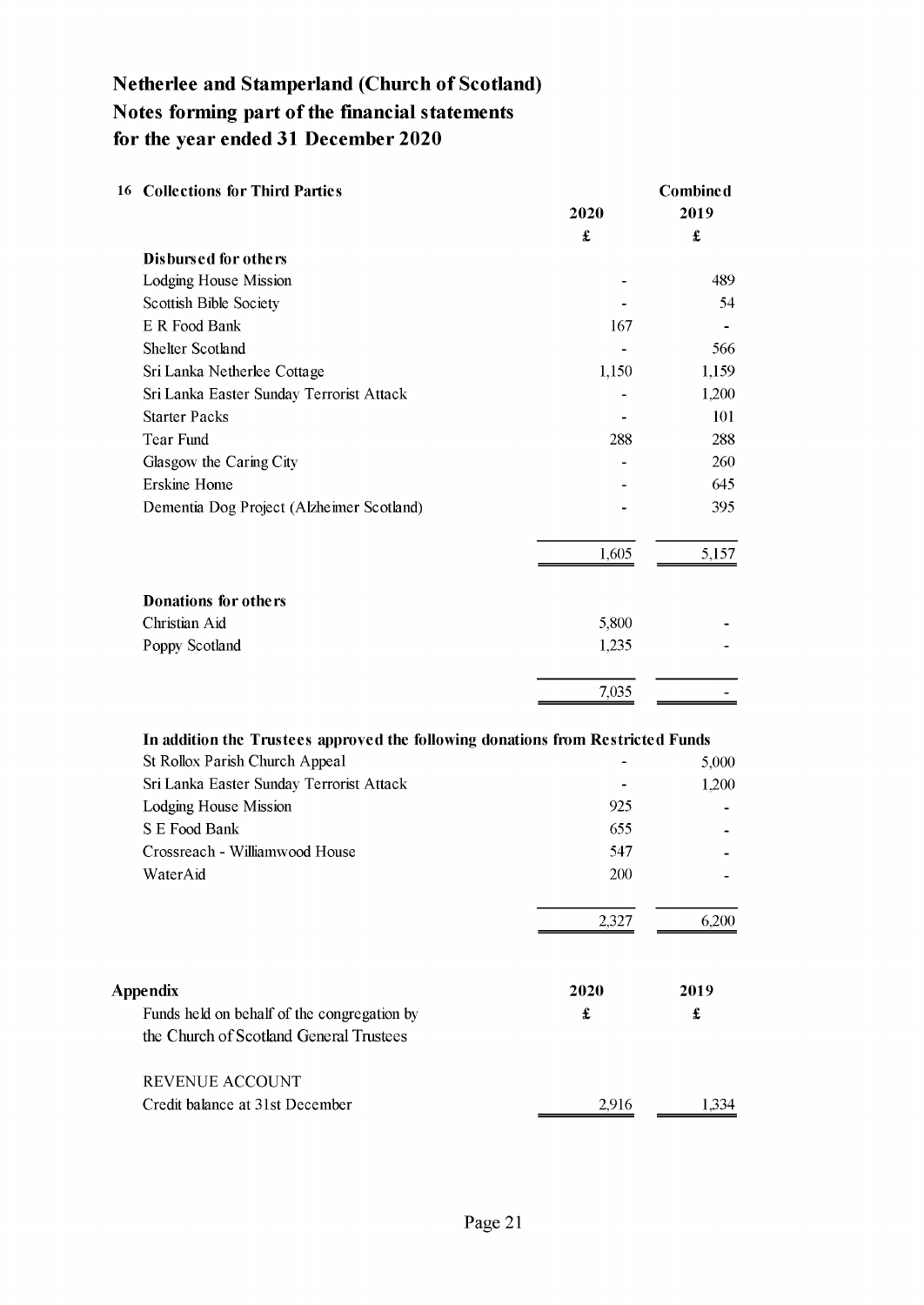#### **17 Movements in Funds Combined**

|                                | 2019<br>£ |                | <b>Resources Resources</b> |                | Unrealised<br>Transfers Gains/(Losses) | At 31 Dec<br>2019 |
|--------------------------------|-----------|----------------|----------------------------|----------------|----------------------------------------|-------------------|
|                                |           | £              | £                          | £              | £                                      | £                 |
| <b>Restricted funds</b>        |           |                |                            |                |                                        |                   |
| Stained Glass Window Fund      | 2,530     | 16             |                            |                |                                        | 2,546             |
| James Nelson Trust Fund        | 15,407    | 620            | (1,000)                    |                |                                        | 15,027            |
| Thomas White Legacy Fund       | 14,500    | 493            | (9,616)                    |                | 513                                    | 5,890             |
| Stanley Mair Memorial Fund     | 15,715    | 494            | (650)                      |                | 486                                    | 16,045            |
| Flower Fund                    | 1,383     | 1,145          | (1,231)                    |                |                                        | 1,297             |
| Sunday Club Fund               | 1,712     | 987            | (234)                      |                |                                        | 2,465             |
| Sunday/Wednesday Coffee Fund   | 2,625     | 4,744          | (4,507)                    |                |                                        | 2,862             |
| The Guild Fund                 | 533       | 3,430          | (3,709)                    |                |                                        | 255               |
| Choir Fund                     | 366       | 22             | (25)                       |                |                                        | 363               |
| Audio Visual Fund              | 519       | $\overline{a}$ | (519)                      |                |                                        | $\theta$          |
| Monday Lunch Club              | 1,884     | 2,855          | (3,297)                    |                |                                        | 1,442             |
| Kean Bequest Fund              | 1.260     | 1              |                            |                |                                        | 1,261             |
|                                | 58,434    | 14,808         | (24,788)                   | $\blacksquare$ | 999                                    | 49,453            |
| <b>Unrestricted Designated</b> |           |                |                            |                |                                        |                   |
| Organ Fund                     | 4.987     | 26             |                            |                |                                        | 5,013             |
| Properties Fund                | 400,000   |                |                            |                | 50,000                                 | 450,000           |
| Common Good Fund               | 21,740    | 176            | (5,652)                    | (21)           |                                        | 16,243            |
|                                | 426,726   | 203            | (5,652)                    | (21)           | 50,000                                 | 471,256           |
| <b>Unrestricted Free</b>       |           |                |                            |                |                                        |                   |
| Fabric Reserve Fund            | 320,417   | 5,393          | (718)                      | (5,634)        | 9,375                                  | 328,834           |
| General Fund                   | 55,006    | 324,654        | (318,986)                  | 8,484          | 2,012                                  | 71,172            |
| General Legacy Fund            | 239,000   | 7,130          |                            | (2,829)        | 10,191                                 | 253,492           |
| Copper Fund                    | 99        | 88             | (187)                      |                |                                        |                   |
|                                | 614,523   | 337,266        | (319,890)                  | 21             | 21,578                                 | 653,497           |
| <b>Total funds</b>             | 1,099,683 | 352,276        | (350, 330)                 | -              | 72,577                                 | 1,174,206         |